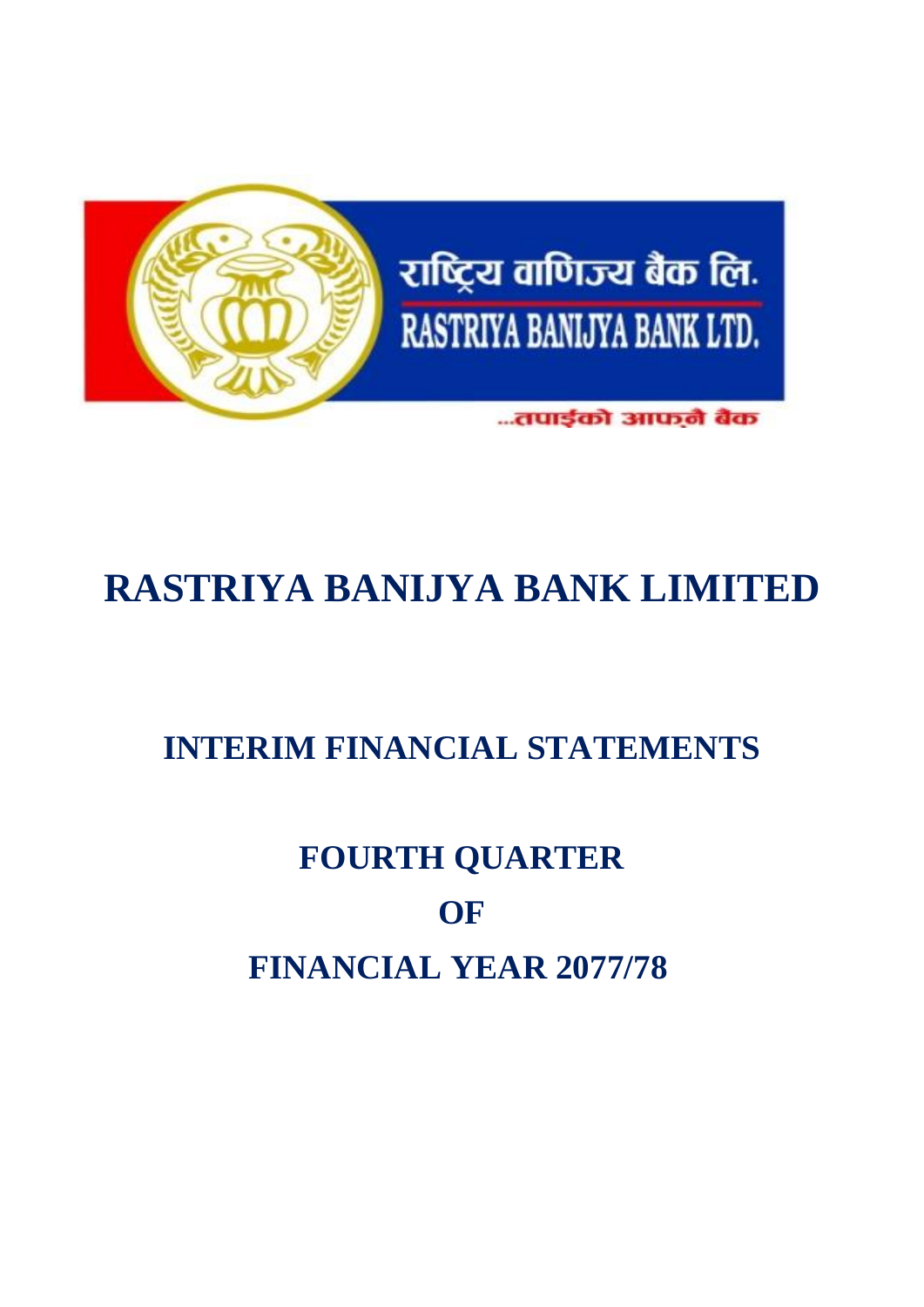

## **RASTRIYA BANIJYA BANK LIMITED**

 **Condensed Consolidated Statement of Financial Position**

 **As on Quarter ended 31 Ashadh 2078 (15 July 2021)**

|                                                |                            | Group                          |                            | <b>Bank</b>                    |
|------------------------------------------------|----------------------------|--------------------------------|----------------------------|--------------------------------|
| <b>Particulars</b>                             | <b>This Quarter Ending</b> | <b>Immediate Previous Year</b> | <b>This Quarter Ending</b> | <b>Immediate Previous Year</b> |
|                                                |                            | <b>Ending (Audited)</b>        |                            | <b>Ending (Audited)</b>        |
| Assets                                         |                            |                                |                            |                                |
| Cash and cash equivalent                       | 15,612,617,240             | 7,096,982,650                  | 15,576,120,334             | 7,093,858,989                  |
| Due from Nepal Rastra Bank                     | 20,128,499,606             | 17,934,764,144                 | 20,128,499,606             | 17,934,764,144                 |
| Placement with Bank and Financial Institutions |                            | 48,120,000                     |                            | 48,120,000                     |
| Derivative financial instruments               | 1,496,090                  |                                | 1,496,090                  |                                |
| Other trading assets                           |                            |                                |                            |                                |
| Loan and advances to B/FIs                     | 15,480,986,400             | 4,456,754,500                  | 15,480,986,400             | 4,456,754,500                  |
| Loans and advances to customers                | 178,572,151,983            | 150,797,846,725                | 178,572,151,983            | 150,797,846,725                |
| Investment securities                          | 71,380,207,880             | 74,865,677,734                 | 71,187,013,034             | 74,769,660,377                 |
| Current tax assets                             | 3,116,716,370              | 2,649,779,805                  | 3,117,246,125              | 2,648,121,133                  |
| Investment in subsidiaries                     |                            |                                | 200,000,000                | 200,000,000                    |
| Investment in associates                       | 229,469,029                | 134,471,681                    | 206, 111, 100              | 97,858,000                     |
| Investment property                            | 125,575,883                | 109,378,538                    | 125,575,883                | 109,378,538                    |
| Property and equipment                         | 1,851,029,905              | 1,559,335,542                  | 1,846,659,393              | 1,555,721,741                  |
| Goodwill and Intangible assets                 | 59,426,606                 | 43,669,655                     | 57,869,027                 | 42,886,663                     |
| Deferred tax assets                            | 539,072                    | 647,565,217                    |                            | 647,026,144                    |
| Other as sets                                  | 3,891,046,346              | 6,367,191,922                  | 3,883,740,858              | 6,364,264,488                  |
| <b>Total Assets</b>                            | 310,449,762,410            | 266,711,538,113                | 310,383,469,833            | 266,766,261,442                |
| <b>Liabilities</b>                             |                            |                                |                            |                                |
| Due to Bank and Financial Institutions         | 2,369,234,521              | 2,278,454,058                  | 2,369,234,521              | 2,278,454,058                  |
| Due to Nepal Rastra Bank                       | 3,794,077,090              | 281,069,159                    | 3,794,077,090              | 281,069,159                    |
| Derivative financial instruments               |                            |                                |                            |                                |
| Deposits from customers                        | 264,051,363,786            | 230,788,873,397                | 264,077,133,682            | 230,902,636,884                |
| Borrowing                                      | 60,000,000                 | 60,064,154                     | 60,000,000                 | 60,064,154                     |
| <b>Current Tax Liabilities</b>                 |                            |                                |                            |                                |
| Provisions                                     | 385,009,908                | 375,137,309                    | 385,009,908                | 375, 137, 308                  |
| Deferred tax liabilities                       | 1,346,149,668              |                                | 1,346,149,668              |                                |
| Other liabilities                              | 5,689,456,768              | 9,843,675,174                  | 5,652,507,905              | 9,839,361,931                  |
| Debt securities issued                         | 2,517,465,753              |                                | 2,517,465,753              |                                |
| Subordinated Liabilities                       |                            |                                |                            |                                |
| <b>Total Liabilities</b>                       | 280,212,757,494            | 243, 627, 273, 251             | 280, 201, 578, 527         | 243,736,723,494                |
| <b>Equity</b>                                  |                            |                                |                            |                                |
| Share capital                                  | 10,184,891,614             | 9,004,795,700                  | 10,184,891,614             | 9,004,795,700                  |
| Share premium                                  |                            |                                |                            |                                |
| Retained earnings                              | 4,932,684,923              | 815,085,569                    | 4,878,826,455              | 761,613,798                    |
| Reserves                                       | 15,119,428,379             | 13,264,383,593                 | 15,118,173,237             | 13,263,128,450                 |
| Total equity attributable to equity holders    | 30,237,004,916             | 23,084,264,862                 | 30,181,891,306             | 23,029,537,948                 |
| Non-controlling interest                       |                            |                                |                            |                                |
| <b>Total equity</b>                            | 30,237,004,916             | 23,084,264,862                 | 30,181,891,306             | 23,029,537,948                 |
| <b>Total liabilities and equity</b>            | 310,449,762,410            | 266,711,538,113                | 310,383,469,833            | 266,766,261,442                |
| <b>Contingent liabilities and commitment</b>   | 29,923,309,827             | 23,655,701,205                 | 29,923,309,827             | 23,655,701,205                 |
| Net assets value per share                     | 318.32                     | 256.36                         | 317.72                     | 255.75                         |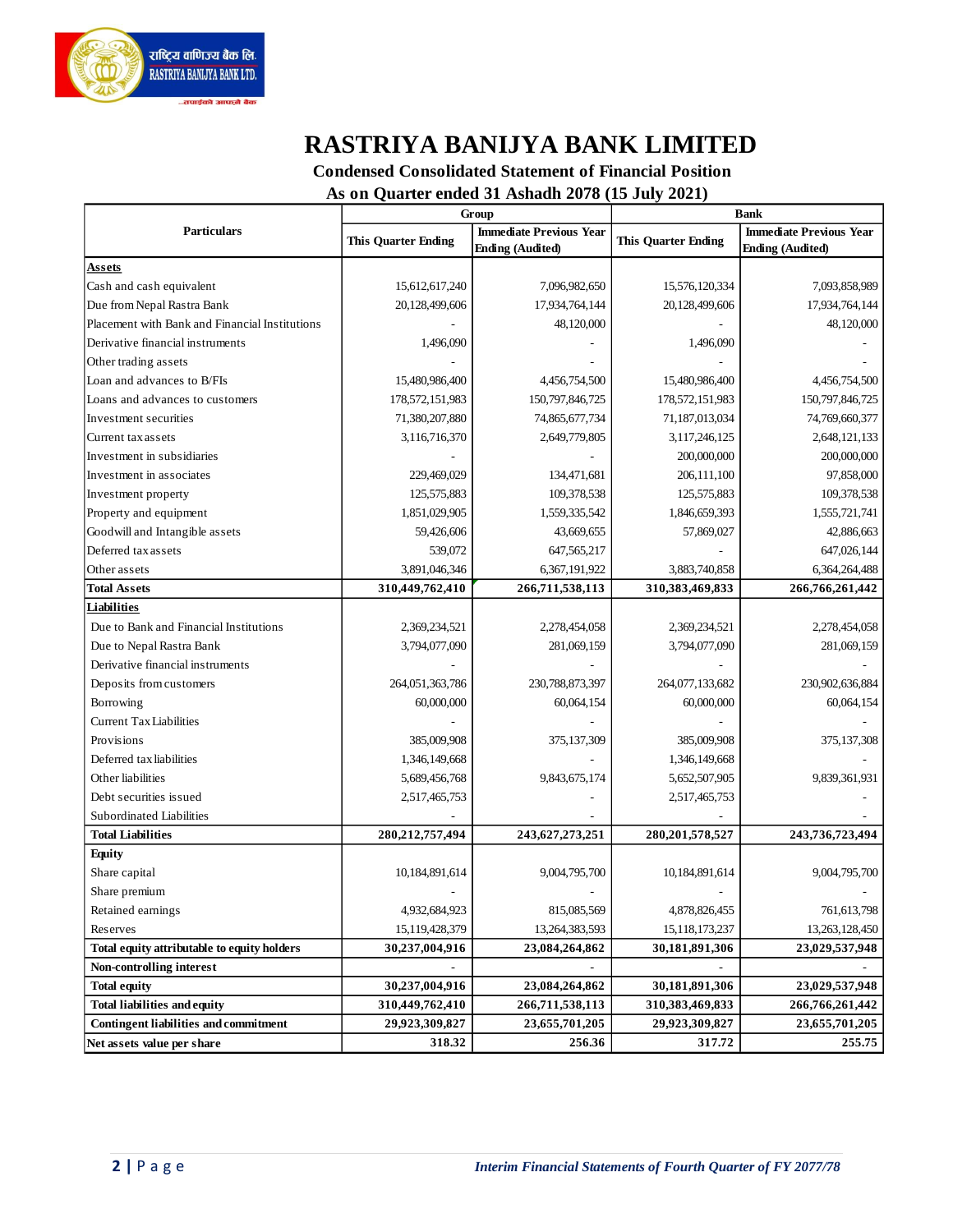

#### **Condensed Consolidated Statement of Profit or Loss For the Quarter ended 31 Ashadh 2078 (15 July 2021)**

|                                                            |                     | Group                                   |                     |                                                 | <b>Bank</b>         |                                         |                     |                                                 |
|------------------------------------------------------------|---------------------|-----------------------------------------|---------------------|-------------------------------------------------|---------------------|-----------------------------------------|---------------------|-------------------------------------------------|
| <b>Particulars</b>                                         |                     | <b>Current Year</b>                     |                     | <b>Previous Year Corresponding</b><br>(Audited) |                     | <b>Current Year</b>                     |                     | <b>Previous Year Corresponding</b><br>(Audited) |
|                                                            | <b>This Quarter</b> | <b>Upto this</b><br><b>Ouarter(YTD)</b> | <b>This Ouarter</b> | <b>Upto this</b><br><b>Ouarter(YTD)</b>         | <b>This Quarter</b> | <b>Upto this</b><br><b>Ouarter(YTD)</b> | <b>This Ouarter</b> | <b>Upto this</b><br>Quarter(YTD)                |
|                                                            |                     |                                         |                     |                                                 |                     |                                         |                     |                                                 |
| Interest income                                            | 4,015,515,929       | 16,277,529,302                          | 4,548,177,185       | 17,167,859,267                                  | 4,008,990,361       | 16,263,636,339                          | 4,542,220,300       | 17,160,174,339                                  |
| Interest expense                                           | 2,114,017,822       | 8,013,037,844                           | 2,061,041,566       | 7,701,529,813                                   | 2,110,937,542       | 8,019,658,961                           | 2,065,999,783       | 7,711,772,445                                   |
|                                                            |                     |                                         |                     |                                                 |                     |                                         |                     |                                                 |
| Net interest income                                        | 1,901,498,107       | 8,264,491,458                           | 2,487,135,619       | 9,466,329,454                                   | 1,898,052,819       | 8,243,977,378                           | 2,476,220,517       | 9,448,401,894                                   |
|                                                            |                     |                                         |                     |                                                 |                     |                                         |                     |                                                 |
| Fees and commission income                                 | 182,286,434         | 1,021,203,284                           | 283,088,732         | 835, 315, 722                                   | 168,386,748         | 978,001,501                             | 277,488,375         | 828,481,720                                     |
| Fees and commission expense                                | 105, 141, 088       | 258,191,620                             | 72,639,380          | 175,983,414                                     | 105, 191, 206       | 258, 241, 738                           | 71,238,507          | 174,582,541                                     |
|                                                            |                     |                                         |                     |                                                 |                     |                                         |                     |                                                 |
| Net fee and commission income                              | 77,145,346          | 763,011,664                             | 210,449,352         | 659,332,308                                     | 63,195,542          | 719,759,763                             | 206,249,868         | 653,899,179                                     |
| Net interest, fee and commission income                    | 1,978,643,453       | 9,027,503,122                           | 2,697,584,972       | 10,125,661,762                                  | 1,961,248,361       | 8,963,737,141                           | 2,682,470,386       | 10,102,301,073                                  |
|                                                            |                     |                                         |                     |                                                 |                     |                                         |                     |                                                 |
| Net trading income                                         | 132,797,890         | 255,437,839                             | 12,263,753          | 54,733,759                                      | 132,797,890         | 255,437,839                             | 12,263,753          | 54,733,759                                      |
| Other operating income                                     | 142,252,453         | 518,461,786                             | 41,704,473          | 544,922,010                                     | 142,500,153         | 542,455,235                             | 40,488,364          | 541,224,428                                     |
| <b>Total operating income</b>                              | 2,253,693,796       | 9,801,402,747                           | 2,751,553,198       | 10,725,317,531                                  | 2,236,546,404       | 9,761,630,215                           | 2,735,222,503       | 10,698,259,260                                  |
| Impairment charge/(reversal) for loans and<br>other losses | 175,898,334         | (79,300,216)                            | 71,313,398          | 160,525,428                                     | 175,898,334         | (79,300,216)                            | 71,313,398          | 160,525,428                                     |
| Net operating income                                       | 2,077,795,462       | 9,880,702,963                           | 2,680,239,800       | 10,564,792,103                                  | 2,060,648,070       | 9,840,930,431                           | 2,663,909,105       | 10,537,733,832                                  |
|                                                            |                     |                                         |                     |                                                 |                     |                                         |                     |                                                 |
| <b>Operating expense</b>                                   |                     |                                         |                     |                                                 |                     |                                         |                     |                                                 |
| Personnel expenses                                         | 929,631,890         | 3,249,410,475                           | 453,114,271         | 3,112,770,049                                   | 926,424,995         | 3,237,313,394                           | 447,860,383         | 3,103,922,576                                   |
| Other operating expense                                    | 391,811,096         | 1,284,314,794                           | 393,599,538         | 1,277,890,222                                   | 386,929,231         | 1,268,328,106                           | 397,531,182         | 1,276,218,950                                   |
| Depreciation & Amortization                                | 73,939,444          | 238,275,186                             | 47,996,443          | 219,019,551                                     | 73,733,545          | 237,187,102                             | 46,910,967          | 217,934,075                                     |
| <b>Operating Profit</b>                                    | 682,413,032         | 5,108,702,508                           | 1,785,529,548       | 5,955,112,281                                   | 673,560,299         | 5,098,101,829                           | 1,771,606,573       | 5,939,658,231                                   |
| Non operating income                                       | 147,595,027         | 394,604,512                             | 125,587,919         | 295,097,899                                     | 147,595,027         | 394,604,512                             | 125,587,919         | 295,097,899                                     |
| Non operating expense                                      |                     |                                         |                     |                                                 |                     |                                         |                     |                                                 |
| Share of profit of associates                              |                     |                                         | 3.030.143           | 3.030.143                                       |                     |                                         |                     |                                                 |
| Profit before income tax                                   | 830,008,059         | 5,503,307,020                           | 1,914,147,610       | 6,253,240,323                                   | 821,155,326         | 5,492,706,341                           | 1,897,194,492       | 6,234,756,130                                   |
| Income tax expense                                         | 299,730,289         | 1,706,942,496                           | 560,215,139         | 1,861,483,630                                   | 295,763,209         | 1,697,228,514                           | 556,171,478         | 1,857,439,969                                   |
| Current Tax                                                | (586, 876, 057)     | 820,336,150                             | 7,798,521           | 1,309,067,012                                   | (590, 843, 137)     | 810,622,168                             | 3,100,643           | 1,304,369,134                                   |
| Deferred Tax                                               | 886,606,346         | 886,606,346                             | 552,416,618         | 552,416,618                                     | 886,606,346         | 886,606,346                             | 553,070,835         | 553,070,835                                     |
| Profit for the period                                      | 530,277,770         | 3,796,364,524                           | 1,353,932,471       | 4,391,756,693                                   | 525,392,117         | 3,795,477,827                           | 1,341,023,014       | 4,377,316,161                                   |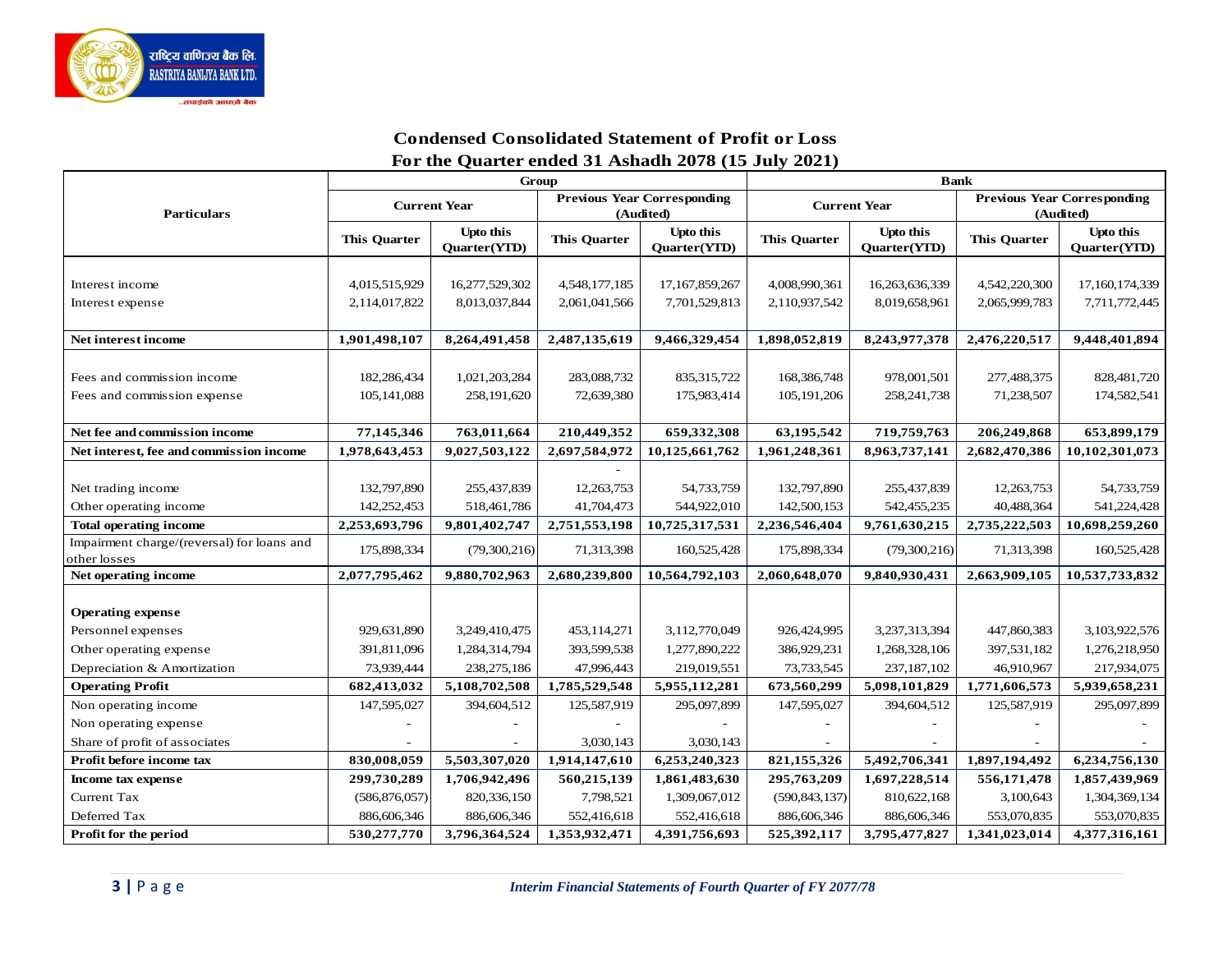

#### **Condensed Consolidated Statement of Comprehensive Income For the Quarter ended 31 Ashadh 2078 (15 July 2021)**

|                                                     |                     | Group                    |                                    |                          | <b>Bank</b>         |                          |                                    |                          |
|-----------------------------------------------------|---------------------|--------------------------|------------------------------------|--------------------------|---------------------|--------------------------|------------------------------------|--------------------------|
| Particulars                                         |                     | <b>Current Year</b>      | <b>Previous Year Corresponding</b> |                          |                     | <b>Current Year</b>      | <b>Previous Year Corresponding</b> |                          |
|                                                     |                     | <b>Upto this Quarter</b> |                                    | <b>Upto this Quarter</b> |                     | <b>Upto this Quarter</b> |                                    | <b>Upto this Quarter</b> |
|                                                     | <b>This Quarter</b> | (YTD)                    | This Quarter                       | (YTD)                    | <b>This Quarter</b> | (YTD)                    | This Quarter                       | (YTD)                    |
| Profit or loss for the year                         | 530,277,770.00      | 3,796,364,524.00         | 1,353,932,471.44                   | 4.391.756.693.27         | 525,392,117.00      | 3,795,477,827.00         | 1,341,023,014.17                   | 4,377,316,161.00         |
|                                                     |                     |                          |                                    |                          |                     |                          |                                    |                          |
| Other comprehensive income net of income tax        |                     |                          |                                    |                          |                     |                          |                                    |                          |
| a) Items that will not be reclassified to Profit or |                     |                          |                                    |                          |                     |                          |                                    |                          |
| loss                                                |                     |                          |                                    |                          |                     |                          |                                    |                          |
| · Gains/(losses) from Investments in equity         |                     |                          |                                    |                          |                     |                          |                                    |                          |
| instruments measured at fair value                  | 2.099.323.482.00    | 3,158,092,663.00         | (8,533,436,34)                     | 248,973,582.77           | 2,099,323,482.00    | 3.158.092.663.00         | (8,533,436,34)                     | 247,590,368.45           |
| • Gains/(losses) on revaluation                     |                     |                          |                                    |                          |                     |                          |                                    |                          |
| • Actuarial gains/(losses) on defined benefit plans | 530,472,227.00      | 530,472,227.00           | (2,950,205,948.93)                 | (2,951,174,197.93)       | 530,472,227.00      | 530,472,227.00           | (2,951,174,197.93)                 | (2,951,174,197.93)       |
| • Income tax relating to above items                | (788, 938, 712.70)  | (1,106,569,467.00)       | 887,912,290.28                     | 810,660,184.55           | (788, 938, 712, 70) | (1,106,569,467.00)       | 887,912,290.28                     | 811,075,148.84           |
| Net other comprehensive income that will not be     |                     |                          |                                    |                          |                     |                          |                                    |                          |
| reclassified to profit or loss                      | 1.840.856.996.30    | 2,581,995,423.00         | (2.070.827.094.99)                 | (1,891,540,430,61)       | 1,840,856,996.30    | 2.581.995.423.00         | (2,071,795,343.99)                 | (1.892.508.680.64)       |
| b) Items that are or may be reclassified to profit  |                     |                          |                                    |                          |                     |                          |                                    |                          |
| or loss                                             |                     |                          |                                    |                          |                     |                          |                                    |                          |
| · Gains/(losses) on cash flow hedge                 |                     |                          |                                    |                          |                     |                          |                                    |                          |
| · Exchange gains/(losses) (arising from trasalating |                     |                          |                                    |                          |                     |                          |                                    |                          |
| financial assets of foreign operation)              |                     |                          |                                    |                          |                     |                          |                                    |                          |
| • Income tax relating to above items                |                     |                          |                                    |                          |                     |                          |                                    |                          |
| • Reclassify to profit or loss                      |                     |                          |                                    |                          |                     |                          |                                    |                          |
| Net other comprehensive income that are or          |                     |                          |                                    |                          |                     |                          |                                    |                          |
| may be reclassified to profit or loss               |                     |                          |                                    |                          |                     |                          |                                    |                          |
| c) Share of other comprehensive income of           |                     |                          |                                    |                          |                     |                          |                                    |                          |
| associate accounted as per equited method           |                     |                          |                                    |                          |                     |                          |                                    |                          |
| Other comprehensive income for the period, net      |                     |                          |                                    |                          |                     |                          |                                    |                          |
| of income tax                                       | 1,840,856,996.30    | 2,581,995,423.00         | (2,070,827,094.99)                 | (1,891,540,430.61)       | 1,840,856,996.30    | 2,581,995,423.00         | (2,071,795,343.99)                 | (1,892,508,680.64)       |
| Total comprehensive income for the period           | 2,371,134,766.30    | 6.378.359.947.00         | (716,894,623.55)                   | 2.500.216.262.66         | 2.366.249.113.30    | 6,377,473,250.00         | (730, 772, 329.82)                 | 2,484,807,480.36         |
|                                                     |                     |                          |                                    |                          |                     |                          |                                    |                          |
| Total comprehensive income attributable to:         |                     |                          |                                    |                          |                     |                          |                                    |                          |
| Equity holders of the Bank                          | 2,371,134,766.30    | 6,378,359,947.00         | (716,894,623.55)                   | 2,500,216,262.66         | 2,366,249,113.30    | 6,377,473,250.00         | (730, 772, 329.82)                 | 2,484,807,480.36         |
| Non-controlling interest                            |                     |                          |                                    |                          |                     |                          |                                    |                          |
| Total comprehensive income for the period           | 2.371.134.766.30    | 6.378.359.947.00         | (716,894,623.55)                   | 2,500,216,262,66         | 2.366.249.113.30    | 6,377,473,250.00         | (730, 772, 329.82)                 | 2,484,807,480.36         |
| Earning per share                                   |                     |                          |                                    |                          |                     |                          |                                    |                          |
| Basic earning per share                             |                     | 41.33                    |                                    | 47.82                    |                     | 41.32                    |                                    | 47.66                    |
| Diluted earning per share                           |                     | 37.27                    |                                    | 47.82                    |                     | 37.27                    |                                    | 47.66                    |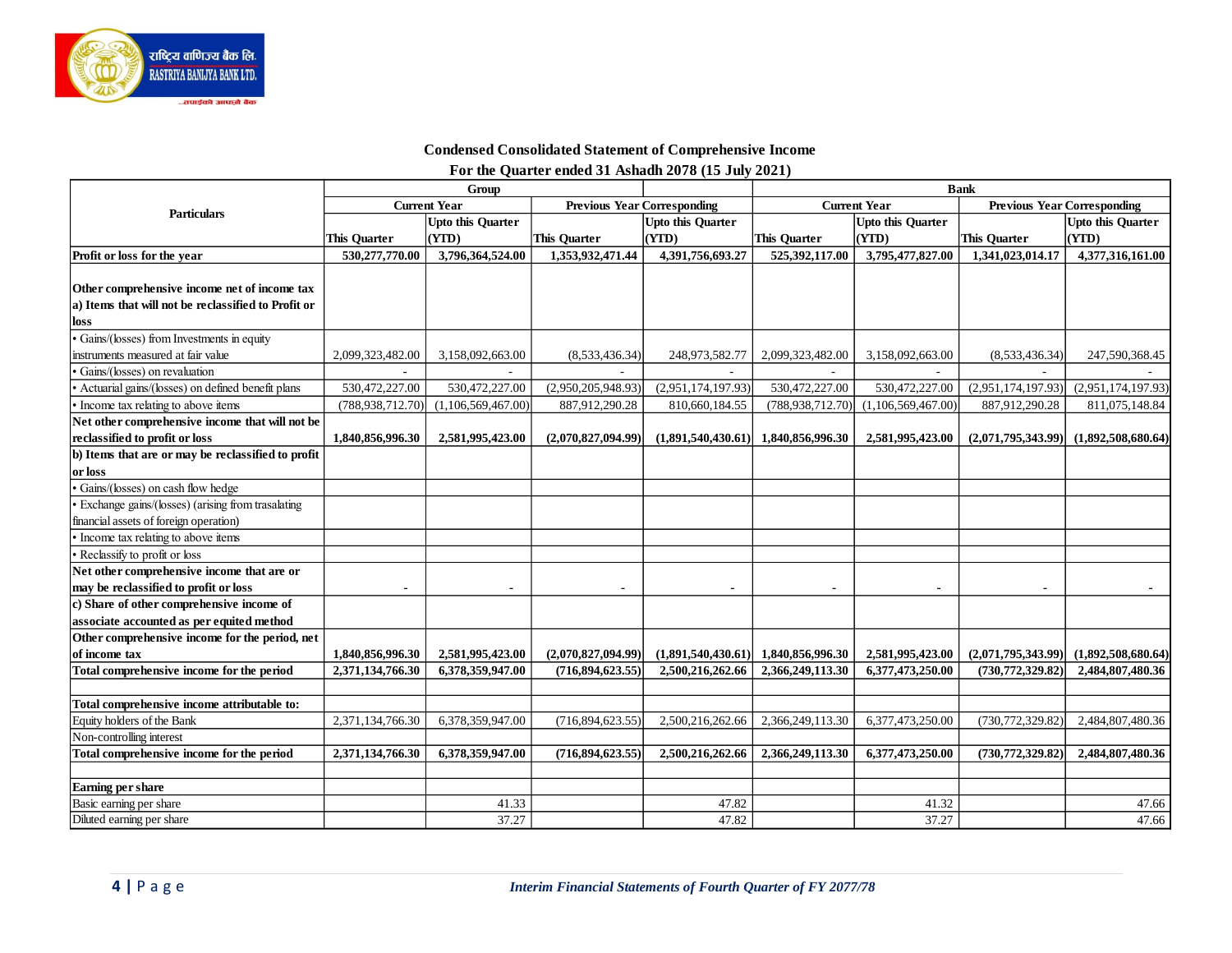

|                                                                      |                     | $\sigma$                         |                     |                                    |                     |                           |                     |                                    |  |
|----------------------------------------------------------------------|---------------------|----------------------------------|---------------------|------------------------------------|---------------------|---------------------------|---------------------|------------------------------------|--|
|                                                                      |                     | Group                            |                     |                                    | <b>Bank</b>         |                           |                     |                                    |  |
|                                                                      |                     | <b>Current Year</b>              |                     | <b>Previous Year Corresponding</b> |                     | <b>Current Year</b>       |                     | <b>Previous Year Corresponding</b> |  |
| <b>Particulars</b>                                                   | <b>This Quarter</b> | <b>Upto this</b><br>quarter(YTD) | <b>This Quarter</b> | <b>Upto this</b><br>quarter(YTD)   | <b>This Quarter</b> | Upto this<br>quarter(YTD) | <b>This Quarter</b> | Upto this<br>quarter(YTD)          |  |
| Capital Fund to RWA                                                  |                     | 14.31%                           |                     | 12.64%                             |                     | 14.31%                    |                     | 12.64%                             |  |
| Non-performing loan(NPL) to total loan                               |                     | 3.07%                            |                     | 4.08%                              |                     | 3.07%                     |                     | 4.08%                              |  |
| Total loan loss provision to Total NPL                               |                     | 109.82%                          |                     | 105.44%                            |                     | 109.82%                   |                     | 105.44%                            |  |
| Cost of Funds                                                        |                     | 3.24%                            |                     | 3.69%                              |                     | 3.24%                     |                     | 3.69%                              |  |
| Credit to Deposit Ratio (Calculated as per<br><b>NRB</b> Directives) |                     | 66.81%                           |                     | 62.48%                             |                     | 66.81%                    |                     | 62.48%                             |  |
| <b>Base Rate</b>                                                     |                     | 5.41%                            |                     | 5.80%                              |                     | 5.41%                     |                     | 5.80%                              |  |
| <b>Interest Rate Spread</b>                                          |                     | 4.37%                            |                     | 4.26%                              |                     | 4.37%                     |                     | 4.26%                              |  |

# **Significant Ratios as per NRB Directive**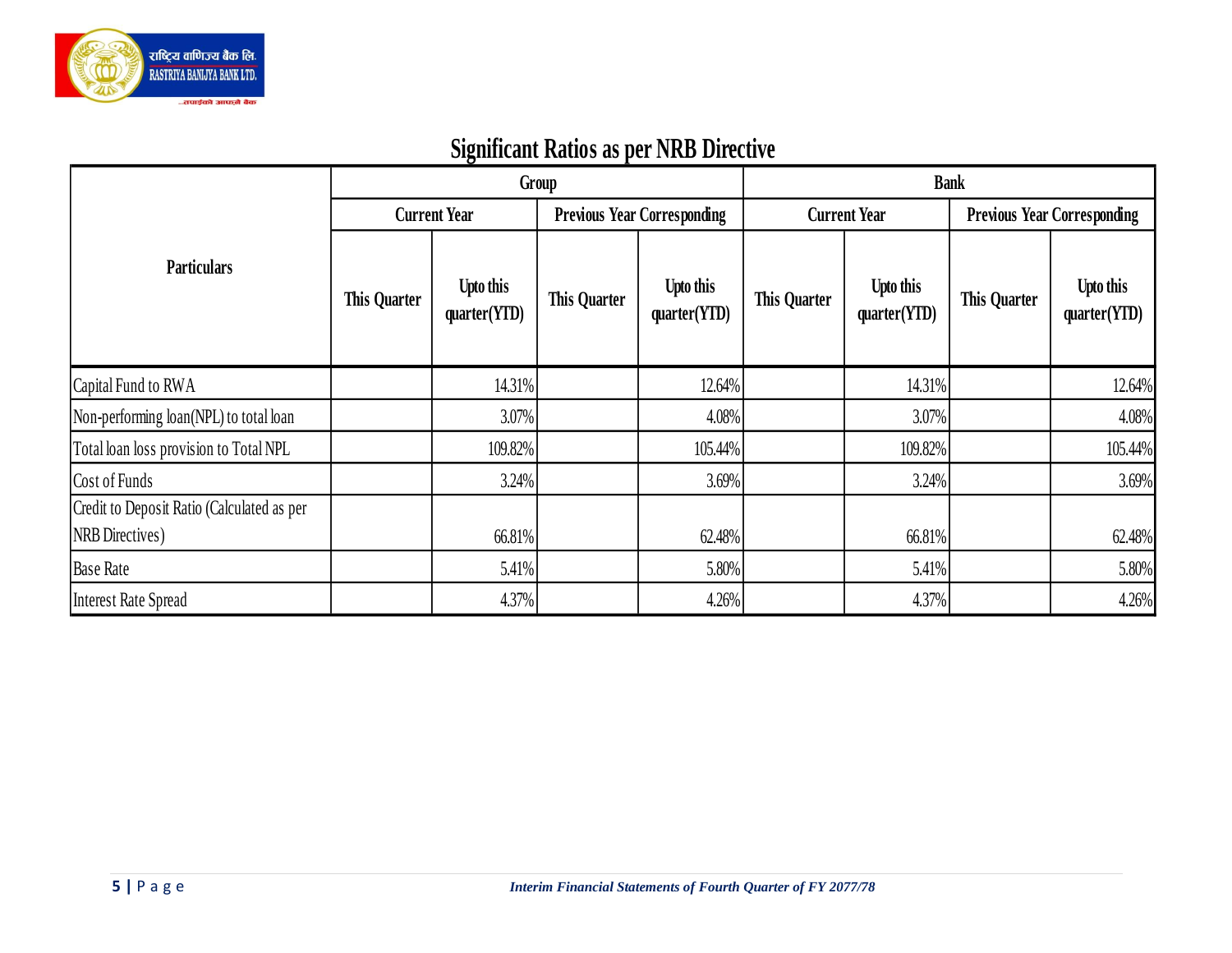

#### **Statement of Changes in Equity For the year ended 31 Ashadh 2078 (15th July 2021)**

|                                              |                          |                          |                                 |                            |                          |                          |                          |                              |                          |                      |                 |                       | <b>Amount in NPR</b> |
|----------------------------------------------|--------------------------|--------------------------|---------------------------------|----------------------------|--------------------------|--------------------------|--------------------------|------------------------------|--------------------------|----------------------|-----------------|-----------------------|----------------------|
|                                              |                          |                          |                                 |                            |                          | Group                    |                          |                              |                          |                      |                 | Non-                  |                      |
| <b>Particulars</b>                           | <b>Share Capital</b>     | <b>Share</b>             | General                         | <b>Exchange</b>            | <b>Regulatory</b>        | Capital                  | <b>Fair Value</b>        | <b>Revaluation</b>           | <b>Retained</b>          | <b>Other Reserve</b> | <b>Total</b>    | controlli             | <b>Total Equity</b>  |
| Balance as at Sawan 1, 2077                  | 9,004,795,700            | Premium                  | <b>Reserve</b><br>9,054,371,829 | Equalisation<br>99,121,427 | Reserve<br>9,871,141,497 | Reserve<br>481,195,653   | Reserve<br>1,294,173,883 | <b>Reserve</b><br>77,183,784 | Earning<br>815,085,569   | (7,612,804,479)      | 23,084,264,862  | n <sub>2</sub>        | 23,084,264,862       |
| Adjustment/Restatement                       |                          |                          |                                 |                            |                          |                          |                          |                              |                          |                      |                 |                       |                      |
| <b>Adjusted Restated Balance</b>             |                          |                          |                                 |                            |                          |                          |                          |                              |                          |                      |                 |                       |                      |
| at Sawan 1, 2077                             | 9,004,795,700            |                          | 9,054,371,829                   | 99,121,427                 | 9,871,141,497            | 481,195,653              | 1,294,173,883            | 77,183,784                   | 815,085,569.03           | (7,612,804,479)      | 23,084,264,862  |                       | 23,084,264,862       |
| <b>Comprehensive Income for</b>              |                          |                          |                                 |                            |                          |                          |                          |                              |                          |                      |                 |                       |                      |
| the year                                     |                          |                          |                                 |                            |                          |                          |                          |                              |                          |                      |                 |                       |                      |
| Profit for the year                          | $\sim$                   | $\sim$                   | $\blacksquare$                  | $\blacksquare$             | $\sim$                   | $\sim$                   | $\blacksquare$           | $\blacksquare$               | 3,796,364,524            | $\blacksquare$       | 3,796,364,524   | $\sim$                | 3,796,364,524        |
| <b>Other Comprehensive</b>                   | ÷                        |                          | $\blacksquare$                  | ä,                         | $\mathbf{r}$             | $\blacksquare$           | $\overline{\phantom{a}}$ | ٠                            | ÷                        | $\blacksquare$       |                 | $\blacksquare$        |                      |
| income, net of tax                           |                          |                          |                                 |                            |                          |                          |                          |                              |                          |                      |                 |                       |                      |
| Gains/(losses) from                          |                          |                          |                                 |                            |                          |                          |                          |                              |                          |                      |                 |                       |                      |
| investments in equity                        |                          |                          |                                 |                            |                          |                          | 2,210,664,864            |                              | ٠                        |                      | 2,210,664,864   | $\blacksquare$        | 2,210,664,864        |
| instruments measured at fair                 |                          |                          |                                 |                            |                          |                          |                          |                              |                          |                      |                 |                       |                      |
| value                                        |                          |                          |                                 |                            |                          |                          |                          |                              |                          |                      |                 |                       |                      |
| Gains/(losses) on revaluation                | $\sim$                   |                          | $\blacksquare$                  | $\blacksquare$             | $\sim$                   | $\blacksquare$           | $\blacksquare$           | $\blacksquare$               | $\sim$                   | $\blacksquare$       | $\sim$          | $\blacksquare$        |                      |
| Actuarial Gains/(losses) on                  | $\overline{\phantom{a}}$ |                          | $\blacksquare$                  | $\blacksquare$             | $\blacksquare$           | $\overline{\phantom{a}}$ | $\blacksquare$           | ٠                            | $\tilde{\phantom{a}}$    | 371,330,559          | 371,330,559     |                       | 371,330,559          |
| defined benefit plans                        |                          |                          |                                 |                            |                          |                          |                          |                              |                          |                      |                 |                       |                      |
| Gains/(losses) on cash flow                  | $\blacksquare$           |                          | $\blacksquare$                  | ä,                         | $\blacksquare$           | $\blacksquare$           | $\blacksquare$           | ×,                           | $\tilde{\phantom{a}}$    | $\blacksquare$       |                 | $\tilde{\phantom{a}}$ |                      |
| hedge                                        |                          |                          |                                 |                            |                          |                          |                          |                              |                          |                      |                 |                       |                      |
| Exchange gains/(losses)                      |                          |                          |                                 |                            |                          |                          |                          |                              |                          |                      |                 |                       |                      |
| arising from translating financial           |                          |                          |                                 |                            | $\blacksquare$           |                          |                          |                              | ÷                        |                      |                 |                       |                      |
| assets of foreign operation                  |                          |                          |                                 |                            |                          |                          |                          |                              |                          |                      |                 |                       |                      |
|                                              |                          |                          |                                 |                            |                          |                          |                          |                              |                          |                      |                 |                       |                      |
|                                              | $\sim$                   | $\sim$                   | $\blacksquare$                  | $\overline{\phantom{a}}$   | $\sim$                   | $\mathbf{r}$             | $\sim$                   | $\sim$                       | $\blacksquare$           | $\blacksquare$       |                 |                       |                      |
| <b>Total comprehensive income</b>            | $\mathbf{r}$             |                          | ä,                              |                            | $\overline{a}$           | ÷                        |                          | ÷.                           | ä,                       | $\blacksquare$       |                 |                       |                      |
| for the year                                 |                          |                          |                                 |                            |                          |                          |                          |                              |                          |                      |                 |                       |                      |
| <b>Transfer to reserve during</b>            | $\blacksquare$           | $\overline{\phantom{a}}$ | 759,095,565                     | 1,128,177                  | 10,771,234               | $\blacksquare$           |                          | $\tilde{\phantom{a}}$        | (747, 027, 787)          | (23,967,189)         |                 |                       |                      |
| the year<br><b>Transfer from the reserve</b> |                          |                          |                                 |                            |                          |                          |                          |                              |                          |                      |                 |                       |                      |
| during the year                              | $\mathbf{r}$             |                          | $\blacksquare$                  | ä,                         | (1,473,978,424)          | $\blacksquare$           | $\sim$                   | $\tilde{\phantom{a}}$        | 1,473,978,424            | $\blacksquare$       |                 | ٠                     |                      |
|                                              | $\blacksquare$           |                          | $\blacksquare$                  | $\blacksquare$             | $\sim$                   | $\blacksquare$           | $\sim$                   | $\blacksquare$               | $\blacksquare$           | $\blacksquare$       |                 |                       |                      |
| <b>Transactions with owners,</b>             |                          |                          |                                 |                            |                          |                          |                          |                              |                          |                      |                 |                       |                      |
| directly recognized in equity                | ÷                        |                          | ۰.                              | $\blacksquare$             | ٠                        | ٠                        | $\blacksquare$           | ٠                            | $\blacksquare$           | $\blacksquare$       |                 |                       |                      |
| Right share issued                           | 1,000,000,000            |                          | $\blacksquare$                  | $\blacksquare$             | $\blacksquare$           | $\overline{\phantom{a}}$ | $\blacksquare$           | ×                            | $\overline{\phantom{a}}$ | $\sim$               | 1,000,000,000   | $\mathbf{r}$          | 1,000,000,000        |
| Share based payments                         | $\sim$                   | $\sim$                   | $\sim$                          | $\mathbf{r}$               | $\sim$                   | $\sim$                   | $\sim$                   | $\sim$                       | $\sim$                   | $\blacksquare$       | $\sim$          | $\sim$                |                      |
| Dividends to equity holders:                 |                          |                          | $\blacksquare$                  | $\blacksquare$             | $\sim$                   | $\sim$                   | $\blacksquare$           | $\sim$                       |                          | $\blacksquare$       | $\sim$          | $\blacksquare$        |                      |
| <b>Bonus Shares</b> issued                   | 180,095,914              | $\blacksquare$           | $\blacksquare$                  | $\blacksquare$             | $\sim$                   | $\sim$                   | $\sim$                   | $\sim$                       | (180, 095, 914)          | $\mathbf{r}$         |                 | $\blacksquare$        |                      |
| Cash Dividend Paid                           | $\sim$                   | $\sim$                   | $\sim$                          | $\sim$                     | $\sim$                   | $\sim$                   | $\sim$                   | $\sim$                       | (225, 619, 893)          | $\sim$               | (225, 619, 893) | $\sim$                | (225.619.893)        |
| Total contributions by and                   | $\blacksquare$           |                          | ۰                               |                            | $\sim$                   | $\blacksquare$           | $\blacksquare$           | ×,                           |                          | $\blacksquare$       |                 | ٠                     |                      |
| distributions:                               |                          |                          |                                 |                            |                          |                          |                          |                              |                          |                      |                 |                       |                      |
| <b>Balance as at Ashadh End.</b><br>2078     | 10,184,891,614           |                          | 9,813,467,394                   | 100,249,604                | 8,407,934,307            | 481,195,653              | 3,504,838,747            | 77,183,784                   | 4,932,684,923            | (7,265,441,109)      | 30,237,004,916  |                       | 30,237,004,916       |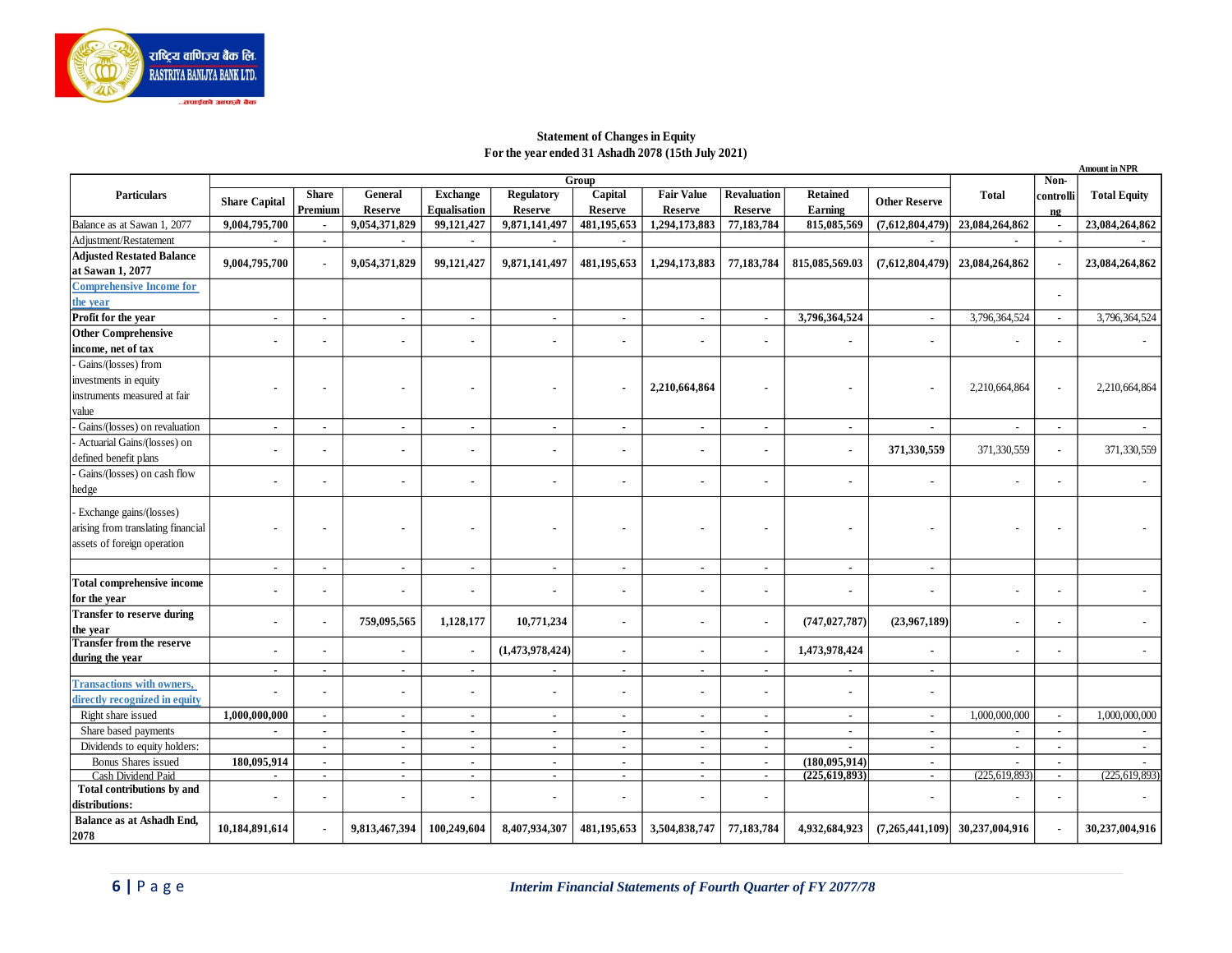

#### **Statement of Changes in Equity For the year ended 31 Ashadh 2078 (15th July 2021)**

|                                                               |                      |                          |                           |                                        |                                     |                           |                                     |                                      |                            |                      |                                  |                          | <b>Amount in NPR</b> |
|---------------------------------------------------------------|----------------------|--------------------------|---------------------------|----------------------------------------|-------------------------------------|---------------------------|-------------------------------------|--------------------------------------|----------------------------|----------------------|----------------------------------|--------------------------|----------------------|
|                                                               |                      |                          |                           |                                        |                                     | <b>Bank</b>               |                                     |                                      |                            |                      |                                  | Non-                     |                      |
| <b>Particulars</b>                                            | <b>Share Capital</b> | <b>Share</b><br>Premium  | General<br><b>Reserve</b> | <b>Exchange</b><br><b>Equalisation</b> | <b>Regulatory</b><br><b>Reserve</b> | Capital<br><b>Reserve</b> | <b>Fair Value</b><br><b>Reserve</b> | <b>Revaluation</b><br><b>Reserve</b> | <b>Retained</b><br>Earning | <b>Other Reserve</b> | <b>Total</b>                     | controlli<br>ng          | <b>Total Equity</b>  |
| Balance as at Sawan 1, 2077                                   | 9,004,795,700        | $\blacksquare$           | 9,054,371,829             | 99,121,427                             | 9,871,141,497                       | 481,195,653               | 1,294,173,883                       | 77,183,784                           | 761,613,798                |                      | $(7,614,059,623)$ 23,029,537,948 | $\blacksquare$           | 23,029,537,948       |
| Adjustment/Restatement                                        |                      | $\blacksquare$           |                           |                                        |                                     |                           |                                     | $\blacksquare$                       |                            |                      |                                  | $\blacksquare$           |                      |
| <b>Adjusted Restated Balance</b><br>at Sawan 1, 2077          | 9,004,795,700        | $\overline{\phantom{a}}$ | 9,054,371,829             | 99,121,427                             | 9,871,141,497                       | 481,195,653               | 1,294,173,883                       | 77,183,784                           | 761,613,798                |                      | $(7,614,059,623)$ 23,029,537,948 |                          | 23,029,537,948       |
| <b>Comprehensive Income for</b>                               |                      |                          |                           |                                        |                                     |                           |                                     |                                      |                            |                      |                                  |                          |                      |
| the year                                                      |                      |                          |                           |                                        |                                     |                           |                                     |                                      |                            |                      |                                  | $\blacksquare$           |                      |
| Profit for the year                                           | $\sim$               | $\sim$                   | $\sim$                    | $\overline{\phantom{a}}$               | ÷.                                  | ÷                         | $\omega$                            | $\sim$                               | 3,795,477,827              | $\sim$               | 3,795,477,827                    | $\blacksquare$           | 3,795,477,827        |
| <b>Other Comprehensive</b>                                    |                      |                          |                           |                                        |                                     |                           |                                     |                                      |                            |                      |                                  |                          |                      |
| income, net of tax                                            |                      |                          |                           |                                        |                                     |                           |                                     |                                      |                            |                      |                                  | $\overline{a}$           |                      |
| - Gains/(losses) from                                         |                      |                          |                           |                                        |                                     |                           |                                     |                                      |                            |                      |                                  |                          |                      |
| investments in equity                                         |                      |                          |                           |                                        |                                     |                           |                                     |                                      |                            |                      |                                  |                          |                      |
| instruments measured at fair                                  | ٠                    |                          |                           |                                        |                                     |                           | 2,210,664,864                       |                                      |                            |                      | 2,210,664,864                    | $\blacksquare$           | 2,210,664,864        |
| value                                                         |                      |                          |                           |                                        |                                     |                           |                                     |                                      |                            |                      |                                  |                          |                      |
| Gains/(losses) on revaluation                                 | $\sim$               |                          |                           |                                        | ÷.                                  | $\sim$                    | $\sim$                              | ÷                                    | $\sim$                     | $\sim$               | $\sim$                           | $\blacksquare$           |                      |
| - Actuarial Gains/(losses) on                                 |                      |                          |                           |                                        |                                     |                           |                                     |                                      |                            |                      |                                  |                          |                      |
| defined benefit plans                                         | $\sim$               |                          |                           |                                        |                                     |                           | $\overline{a}$                      |                                      |                            | 371,330,559          | 371,330,559                      | $\overline{\phantom{a}}$ | 371,330,559          |
| - Gains/(losses) on cash flow                                 |                      |                          |                           |                                        |                                     |                           |                                     |                                      |                            |                      |                                  |                          |                      |
| hedge                                                         | ÷.                   |                          |                           |                                        |                                     |                           | $\overline{\phantom{a}}$            | ۰.                                   |                            | $\sim$               |                                  | $\blacksquare$           |                      |
| Exchange gains/(losses)<br>arising from translating financial |                      |                          |                           |                                        |                                     |                           |                                     |                                      |                            |                      |                                  |                          |                      |
| assets of foreign operation                                   |                      |                          |                           |                                        |                                     |                           |                                     |                                      |                            |                      |                                  |                          |                      |
|                                                               |                      |                          |                           |                                        |                                     |                           |                                     |                                      |                            |                      | $\sim$                           |                          | $\sim$               |
| Total comprehensive income<br>for the year                    | $\sim$               |                          |                           |                                        |                                     |                           |                                     | $\sim$                               |                            |                      |                                  |                          |                      |
| Transfer to reserve during<br>the year                        | ÷.                   |                          | 759,095,565               | 1,128,177                              | 10,771,234                          |                           |                                     |                                      | (747, 027, 787)            | (23,967,189)         |                                  |                          |                      |
| <b>Transfer from the reserve</b>                              |                      |                          |                           |                                        |                                     |                           |                                     |                                      |                            |                      |                                  |                          |                      |
| during the year                                               | ÷.                   |                          |                           |                                        | (1,473,978,424)                     |                           | $\overline{a}$                      | $\sim$                               | 1,473,978,424              | $\overline{a}$       |                                  |                          |                      |
|                                                               |                      |                          |                           |                                        |                                     |                           |                                     |                                      |                            |                      | $\sim$<br>$\sim$                 |                          |                      |
| <b>Transactions with owners,</b>                              |                      |                          |                           |                                        |                                     |                           |                                     |                                      |                            |                      |                                  |                          |                      |
| directly recognized in equity                                 |                      |                          |                           |                                        |                                     |                           |                                     |                                      |                            |                      |                                  |                          | 1,000,000,000        |
| Right share issued                                            | 1,000,000,000        | $\overline{\phantom{a}}$ | $\sim$                    | $\overline{\phantom{a}}$               | $\blacksquare$                      | $\sim$                    | $\sim$                              | $\sim$                               | $\overline{\phantom{a}}$   | $\sim$               | 1,000,000,000                    | $\blacksquare$           |                      |
| Share based payments                                          | $\sim$               | $\sim$                   | $\sim$                    |                                        | $\sim$                              | $\sim$                    | $\sim$                              | $\sim$                               | $\sim$                     | $\sim$               | $\sim$                           | $\overline{a}$           |                      |
| Dividends to equity holders:                                  | $\sim$               | $\sim$                   | $\sim$                    | $\sim$                                 | $\sim$                              | $\sim$                    | $\omega$                            | $\sim$                               | $\sim$                     | $\sim$               | $\sim$                           | $\blacksquare$           | $\sim$               |
| Bonus Shares issued                                           | 180,095,914          | $\sim$                   | $\sim$                    | $\overline{a}$                         | $\sim$                              | $\sim$                    | $\sim$                              | $\sim$                               | (180,095,914)              | $\sim$               | $\sim$                           | $\blacksquare$           |                      |
| Cash Dividend Paid<br>Total contributions by and              | $\sim$               | $\sim$                   | $\sim$                    | $\sim$                                 | $\sim$                              | $\sim$                    | $\sim$                              | $\sim$                               | (225, 119, 893)            | $\sim$               | (225, 119, 893)                  | $\blacksquare$           | (225, 119, 893)      |
| distributions:                                                |                      |                          |                           |                                        |                                     |                           |                                     |                                      |                            |                      |                                  |                          |                      |
| Balance as at Ashadh End,                                     |                      |                          |                           |                                        |                                     |                           |                                     |                                      |                            |                      |                                  |                          |                      |
| 2078                                                          | 10,184,891,614       | $\blacksquare$           | 9,813,467,394             | 100,249,604                            | 8,407,934,307                       | 481,195,653               | 3,504,838,747                       | 77,183,784                           | 4,878,826,455              | (7,266,696,252)      | 30,181,891,306                   |                          | 30,181,891,306       |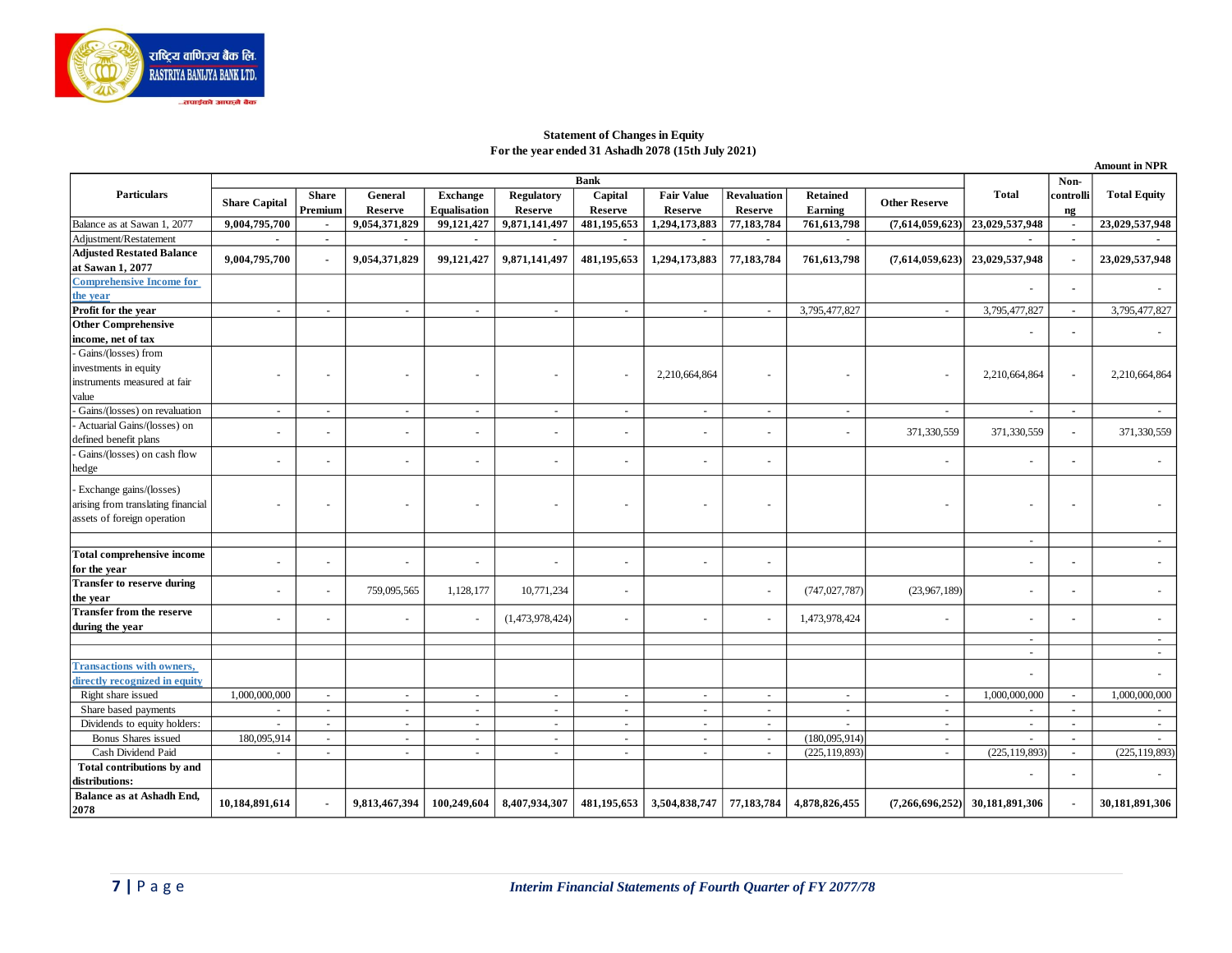

|                                                                  | <b>Condensed Consolidated Statement of cash flows</b> |                                   |                                     |                                   |  |  |
|------------------------------------------------------------------|-------------------------------------------------------|-----------------------------------|-------------------------------------|-----------------------------------|--|--|
|                                                                  | For the Quarter ended 31 Ashadh 2078 (15 July 2021)   |                                   |                                     |                                   |  |  |
|                                                                  |                                                       | Group<br><b>Previous Year</b>     | <b>Bank</b><br><b>Previous Year</b> |                                   |  |  |
| <b>Particulars</b>                                               | <b>Current Year</b>                                   | Corresponding                     | <b>Current Year</b>                 | Corresponding                     |  |  |
|                                                                  | <b>Upto this Quarter</b>                              | <b>Upto this Quarter</b>          | <b>Upto this Quarter</b>            | <b>Upto this Quarter</b>          |  |  |
|                                                                  | (YTD)                                                 | (YTD)                             | (YTD)                               | (YTD)                             |  |  |
| <b>CASH FLOWS FROM OPERATING</b>                                 |                                                       |                                   |                                     |                                   |  |  |
| <b>ACTIVITIES</b>                                                |                                                       |                                   |                                     |                                   |  |  |
| Interest received $(+)$                                          | 14,399,265,496.00                                     | 15,022,320,234.00                 | 14,393,109,841.00                   | 15,022,320,234.00                 |  |  |
| Fees and other income received $(+)$                             | 1,021,203,284.00                                      | 835, 315, 722.00                  | 978,001,501.00                      | 828,481,720.00                    |  |  |
| Divided received $(+)$                                           |                                                       |                                   |                                     |                                   |  |  |
| Receipts from other operating activities (+)                     | 1,132,625,050.00                                      | 755,201,839.00                    | 1,133,862,750.00                    | 756,186,125.00                    |  |  |
| Interest paid (-)                                                | (7,994,218,747.00)                                    | (7,691,025,705.00)                | (8,000,839,864.00)                  | (7,701,268,337.00)                |  |  |
| Commission and fees paid (-)                                     | (258, 191, 620.00)                                    | (175, 983, 414.00)                | (258, 241, 738.00)                  | (174, 582, 541.00)                |  |  |
| Cash payment to employees (-)                                    | (5,900,779,603.00)                                    | (5,034,435,697.00)                | (5,889,218,915.00)                  | (5,027,372,186.00)                |  |  |
| Other expense paid (-)<br>Operating cash flows before changes in | (1,284,314,794.00)                                    | (1,277,890,222.00)                | (1,268,328,106.00)                  | $\overline{(1,276,218,950.00)}$   |  |  |
| operating assets and liabilities                                 | 1,115,589,066.00                                      | 2,433,502,757.00                  | 1,088,345,469.00                    | 2,427,546,065.00                  |  |  |
|                                                                  |                                                       |                                   |                                     |                                   |  |  |
| (Increase)/Decrease in operating assets                          | (39,046,829,606.00)                                   | (5,935,747,655.00)                | (39,042,451,552.00)                 | (5,932,546,316.00)                |  |  |
| Due from Nepal Rastra Bank                                       | (2, 193, 735, 462.00)                                 | (5,574,766,887.00)                | (2,193,735,462.00)                  | (5,574,766,887.00)                |  |  |
| Placement with bank and financial institutions                   | 48,120,000.00                                         | 325,370,000.00                    | 48,120,000.00                       | 325,370,000.00                    |  |  |
| Other trading assets                                             |                                                       |                                   |                                     |                                   |  |  |
|                                                                  |                                                       |                                   |                                     |                                   |  |  |
| Loan and advances to bank and financial institutions             | (11, 128, 770, 000.00)                                | 79,890,000.00                     | (11, 128, 770, 000.00)              | 79,890,000.00                     |  |  |
| Loans and advances to customers                                  | (28, 230, 896, 285.00)                                | (8,747,638,051.00)                | (28, 230, 896, 285.00)              | (8,747,638,051.00)                |  |  |
| Other assets                                                     | 2,458,452,141.00                                      | 7,981,397,283.00                  | 2,462,830,195.00                    | 7,984,598,622.00                  |  |  |
|                                                                  |                                                       |                                   |                                     |                                   |  |  |
| Increase/(Decrease) in operating liabilities                     | 32,526,358,803.00                                     | 37,850,706,362.00                 | 32,406,265,986.00                   | 37,836,961,902.00                 |  |  |
| Due to bank and financial institutions                           | 90,780,463.00                                         | (5,581,580,327.00)                | 90,780,463.00                       | (5,581,580,327.00)                |  |  |
| Due to Nepal Rastra Bank                                         |                                                       |                                   |                                     |                                   |  |  |
| Deposit from customers                                           | 33,262,490,389.00                                     | 41,648,019,535.00                 | 33,174,496,798.00                   | 41,647,301,307.00                 |  |  |
| Borrowings                                                       |                                                       |                                   |                                     |                                   |  |  |
| Other liabilities                                                | (826, 912, 049.00)                                    | 1,784,267,154.00                  | (859, 011, 275.00)                  | 1,771,240,922.00                  |  |  |
| Net cash flow from operating activities before tax<br>paid       | (5,404,881,737.00)                                    | 34, 348, 461, 464. 00             | (5,547,840,097.00)                  | 34,331,961,651.00                 |  |  |
| Income taxes paid (-)                                            | (1,287,272,715.00)                                    | (1,530,357,847.00)                | (1,279,747,160.00)                  | (1,526,661,490.00)                |  |  |
| Net cash flow from operating activities                          | (6,692,154,452.00)                                    | 32,818,103,617.00                 | (6,827,587,257.00)                  | 32,805,300,161.00                 |  |  |
|                                                                  |                                                       |                                   |                                     |                                   |  |  |
| <b>CASH FLOWS FROM INVESTING</b>                                 |                                                       |                                   |                                     |                                   |  |  |
| <b>ACTIVITIES</b>                                                |                                                       |                                   |                                     |                                   |  |  |
| Purchase of investment securities                                |                                                       |                                   |                                     |                                   |  |  |
| Receipts from sale of investment securities                      | 6,519,851,810.00                                      | (34,041,632,488.00)               | 6,617,029,296.00                    | (34,028,659,220.00)               |  |  |
| Purchase of property and equipment                               | (512,960,773.00)                                      | (613, 561, 320.00)                | (511, 115, 978.00)                  | (613, 216, 496.00)                |  |  |
| Receipt from the sale of property and equipment                  |                                                       | 32,775,193.00                     |                                     | 45,559,499.00                     |  |  |
| Purchase of intangible assets                                    | (32,765,727.00)                                       | (10, 656, 884.00)                 | (31, 991, 140.00)                   | (9,968,384.00)                    |  |  |
| Receipt from the sale of intangible assets                       |                                                       |                                   |                                     |                                   |  |  |
| Purchase of investment properties                                | $\overline{\phantom{a}}$                              | $\overline{\phantom{a}}$          | $\overline{\phantom{a}}$            | $\overline{\phantom{a}}$          |  |  |
| Receipt from the sale of investment properties                   | 2,398,706,558.00                                      |                                   |                                     |                                   |  |  |
| Interest received<br>Dividend received                           | 48,698,185.00                                         | 1,778,313,353.00<br>93,840,894.00 | 2,390,969,250.00<br>58,198,185.00   | 1,770,628,425.00<br>91,914,511.00 |  |  |
| Net cash used in investing activities                            | 8,421,530,053.00                                      | (32,760,921,252.00)               | 8,523,089,613.00                    | (32,743,741,665.00)               |  |  |
|                                                                  |                                                       |                                   |                                     |                                   |  |  |
| <b>CASH FLOWS FROM FINANCING</b>                                 |                                                       |                                   |                                     |                                   |  |  |
| <b>ACTIVITIES</b>                                                |                                                       |                                   |                                     |                                   |  |  |
| Receipt from issue of debt securities                            | 2,500,000,000.00                                      | $\overline{\phantom{a}}$          | 2,500,000,000.00                    | $\overline{\phantom{a}}$          |  |  |
| Repayment of debt securities                                     |                                                       | $\blacksquare$                    |                                     | $\overline{\phantom{a}}$          |  |  |
| Receipt from issue of subordinated liabilities                   | $\overline{\phantom{a}}$                              | $\overline{\phantom{a}}$          | $\overline{\phantom{a}}$            | $\overline{\phantom{a}}$          |  |  |
| Repayment of subordinated liabilities                            |                                                       |                                   |                                     |                                   |  |  |
| Receipt from issue of shares                                     | 1,000,000,000.00                                      | $\bar{ }$                         | 1,000,000,000.00                    |                                   |  |  |
| Dividends paid                                                   | (225, 331, 444.00)                                    | (1,080,575,484.00)                | (224, 831, 444.00)                  | (1,080,575,484.00)                |  |  |
| Interest paid                                                    | (1,353,344.00)                                        | (11, 127, 212.00)                 | (1,353,344.00)                      | (11, 127, 212.00)                 |  |  |
| Other receipt/payment                                            | 3,512,943,777.00                                      | (70, 975, 046.00)                 | 3,512,943,777.00                    | (70, 975, 047.00)                 |  |  |
| Net cash from financing activities                               | 6,786,258,989.00                                      | (1,162,677,742.00)                | 6,786,758,989.00                    | (1,162,677,743.00)                |  |  |
|                                                                  |                                                       |                                   |                                     |                                   |  |  |
| Net increase (decrease) in cash and cash<br>equivalents          | 8,515,634,590.00                                      | (1,105,495,377.00)                | 8,482,261,345.00                    | (1,101,119,247.00)                |  |  |
| Cash and cash equivalents at beginning of the year               | 7,096,982,650.00                                      | 8,202,478,030.00                  | 7,093,858,989.00                    | 8,194,978,237.00                  |  |  |
| Effect of exchange rate fluctuations on cash and                 |                                                       |                                   |                                     |                                   |  |  |
| cash equivalents held                                            |                                                       |                                   |                                     |                                   |  |  |
|                                                                  |                                                       |                                   |                                     |                                   |  |  |
| Cash and cash equivalents at Ashadh 2078 End                     | 15,612,617,240.00                                     | 7,096,982,653.00                  | 15,576,120,334.00                   | 7,093,858,990.00                  |  |  |
|                                                                  |                                                       |                                   |                                     |                                   |  |  |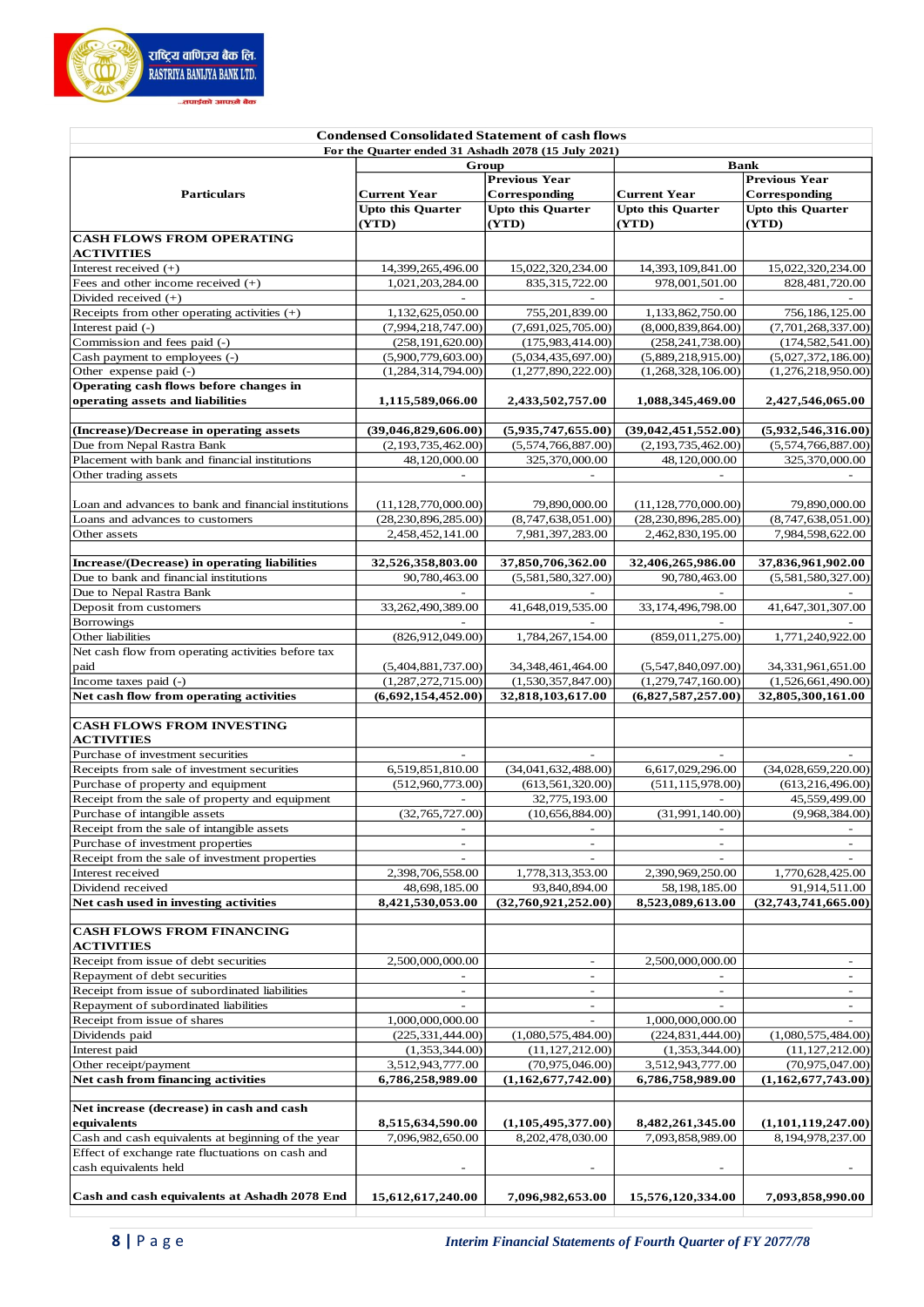

## **Statement of Distributable Profit or Loss For the year ended 31 Ashadh 2078 (15th July 2021)**

| <b>Particulars</b>                                                                                              | <b>For the Year Ended</b><br>on 2078 Ashadh End | For the Year<br><b>Ended</b><br>on 2077 Ashad End |
|-----------------------------------------------------------------------------------------------------------------|-------------------------------------------------|---------------------------------------------------|
| Opening balance of Retained Earnings                                                                            | 761, 613, 798                                   | 1,394,490,944                                     |
| <b>Adjustments:</b>                                                                                             |                                                 |                                                   |
| Dividend Distributed                                                                                            | (405, 215, 807)                                 | (1,080,575,484)                                   |
| Derecognition of Accrued Interest Receivable up to previous Year (-)                                            |                                                 |                                                   |
| <b>Accrued Interest Adjustment</b>                                                                              |                                                 |                                                   |
| Prior period Income $(+)/(-)$                                                                                   |                                                 |                                                   |
| <b>Restated Opening Balance of Retained Earnings</b>                                                            | 356, 397, 991                                   | 313,915,460                                       |
| Net profit or (loss) for the year                                                                               | 3,795,477,827                                   | 4,377,316,161                                     |
| 1. Appropriations:                                                                                              |                                                 |                                                   |
| 1.1 Profit required to be appropriated to statutory reserve                                                     | 736,256,553                                     | 824,575,940                                       |
| a. General reserve                                                                                              | 759,095,565                                     | 875,463,232                                       |
| b. Capital redemption reserve                                                                                   |                                                 |                                                   |
| $ c$ . Foreign exchange fluctuation fund                                                                        | 1,128,177                                       | 1,801,761                                         |
| d. Corporate social responsibility fund                                                                         | (14, 288, 201)                                  | (7, 756, 557)                                     |
| e. Employees' training fund                                                                                     | (9,678,988)                                     | (31, 470, 627)                                    |
| $f.$ Other                                                                                                      |                                                 | (13, 461, 869)                                    |
| Profit or (loss) before regulatory adjustment                                                                   | 3,059,221,274                                   | 3,552,740,221                                     |
| Regulatory adjustment :                                                                                         |                                                 |                                                   |
| a. Interest receivable $\left(\frac{-}{r}\right)$ previous accrued interest received $\left(\frac{+}{r}\right)$ | 455,621,721                                     | (824, 331, 582)                                   |
| b. Short loan loss provision in accounts $(\text{-})$ /reversal $(\text{+})$                                    |                                                 |                                                   |
| c. Short provision for possible losses on investment $(\text{-})$ /reversal $(\text{+})$                        |                                                 |                                                   |
| d. Short loan loss provision on Non Banking Assets $(\text{-})$ /resersal $(\text{+})$                          | (10, 771, 234)                                  | 3,613,587                                         |
| e. Deferred tax assets recognised $(\text{-})$ reversal $(\text{+})$                                            | 647,026,144                                     | (258,004,314)                                     |
| f. Goodwill recognised $\left(\text{-}\right)$ impairment of Goodwill $\left(\text{+}\right)$                   |                                                 |                                                   |
| g. Bargain purchase gain recognised $(\text{-})$ /resersal $(\text{+})$                                         |                                                 |                                                   |
| h. Acturial loss recognised $(-)/\text{reversal}(+)$                                                            | 371,330,559                                     | (2,065,821,939)                                   |
| i. Other $(+/-)$                                                                                                |                                                 |                                                   |
| -Debt securities recognised at amortised cost                                                                   |                                                 |                                                   |
| <b>Other Reserve</b>                                                                                            |                                                 |                                                   |
| -Fair value reserve                                                                                             |                                                 | 39,502,364                                        |
| Distributable profit or (loss)                                                                                  |                                                 |                                                   |
| Distributable profit or (loss) for the Year                                                                     | 4,522,428,464                                   | 447,698,338                                       |
| Retained Earnings consolidated from Merger of NIDC                                                              |                                                 |                                                   |
| Net Distributable Profit up to this year                                                                        | 4,878,826,455                                   | 761,613,798                                       |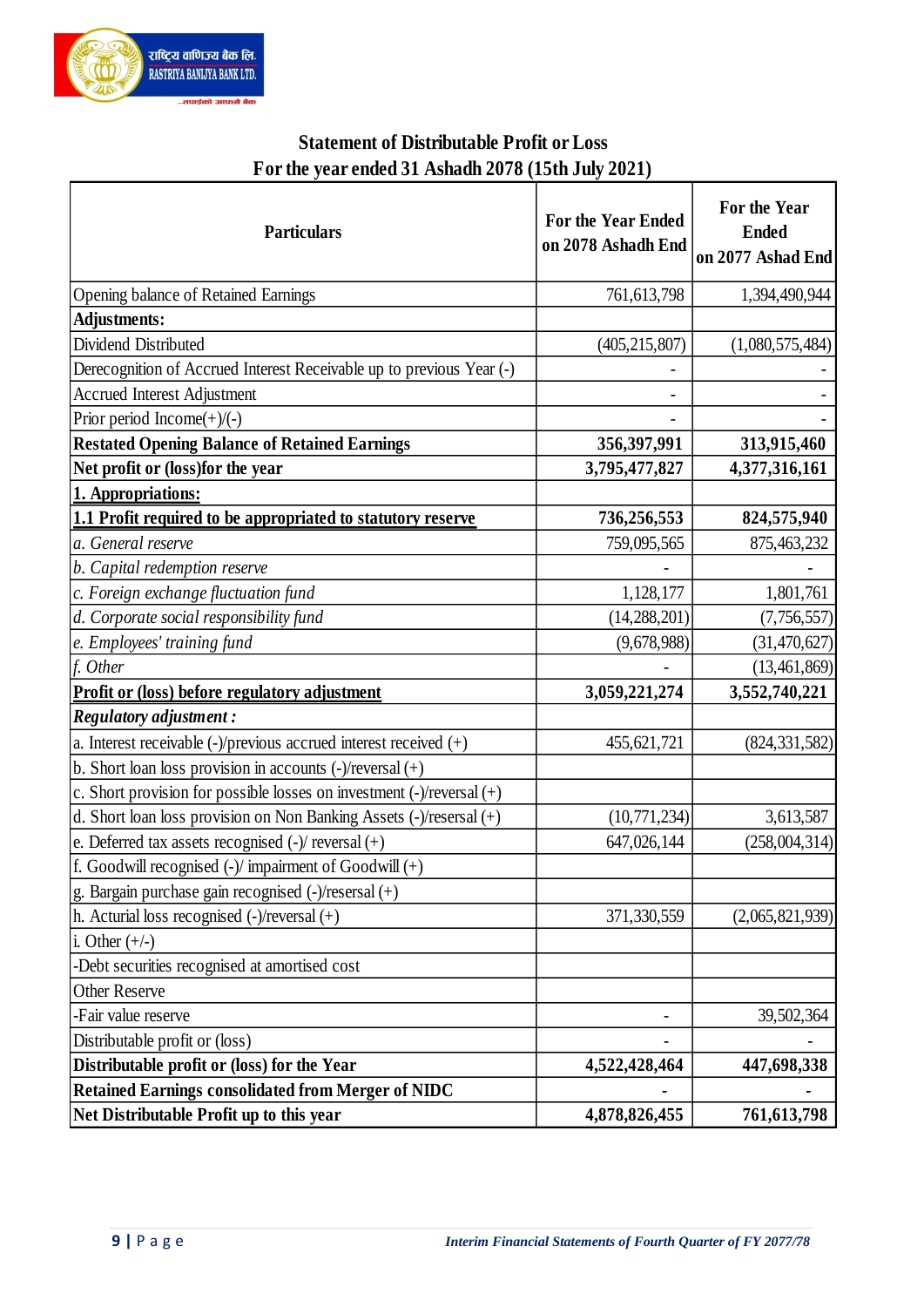

## **Notes to Interim Financial Statements Fourth Quarter of FY 2077/78**

#### **1. Basis of preparation**

The interim financial statements of the Bank have been prepared in accordance with the Nepal Financial Reporting Standards(NFRS) adopted by Accounting Standard Board of Nepal read along with the approved carve-outs.

#### **2. Statement of Compliance**

The financial statements have been prepared in the format as prescribed by Directive No. 4 of NRB Directives, 2077. Historical cost convention was used for financial statement recognition and measurement except otherwise required by NFRS. Where, other method(s), other than historical costs, such as fair value has been applied, these have been disclosed in accordance with the applicable reporting framework.

The amounts of financial statements are presented in Nepalese Rupees (NPR) being the functional currency of the Bank. The figures were rounded to the nearest rupee except where indicated otherwise.

The financial statements comprise the Statement of Financial Position, Statement of Profit or Loss, Statement of Other Comprehensive Income, the Statement of Changes in Equity, the Statement of Cash Flows and the Notes to the Accounts.

#### **3. Use of Estimates, assumptions and judgments**

The Bank, under NFRS, is required to apply accounting policies to most appropriately suit its circumstances and operating environment. Further, the Bank is required to make judgments in respect of items where the choice of specific policy, accounting estimate or assumption to be followed could materially affect the financial statements. This may later be determined that a different choice could have been more appropriate. It is also required to make estimates and assumptions that will affect the assets, liabilities, disclosure of contingent assets and liabilities, and profit or loss as reported in the financial statements. The Bank applies estimates in preparing and presenting the financial statements and such estimates and underlying assumptions are reviewed periodically. The revision to accounting estimates are recognized in the period in which the estimates are revised, and are applied prospectively.

The accounting policies as explained in Section 5 herein were consistently applied to all the years presented except otherwise stated. They were further included in the relevant notes for each item of the financial statements, and the effect and nature of the changes, if any, were disclosed. The accounting estimates were appropriately disclosed in the relevant sections of the Notes wherever the estimates have been applied along with the nature and effect of changes of accounting estimates, if any.

The accounting policies are to be applied consistently. Changes in accounting policies, if any, are to be disclosed with the financial impact to the extent possible. When policies are not guided by the reporting framework, NFRS, other reporting standards and generally accepted accounting principles are to be followed.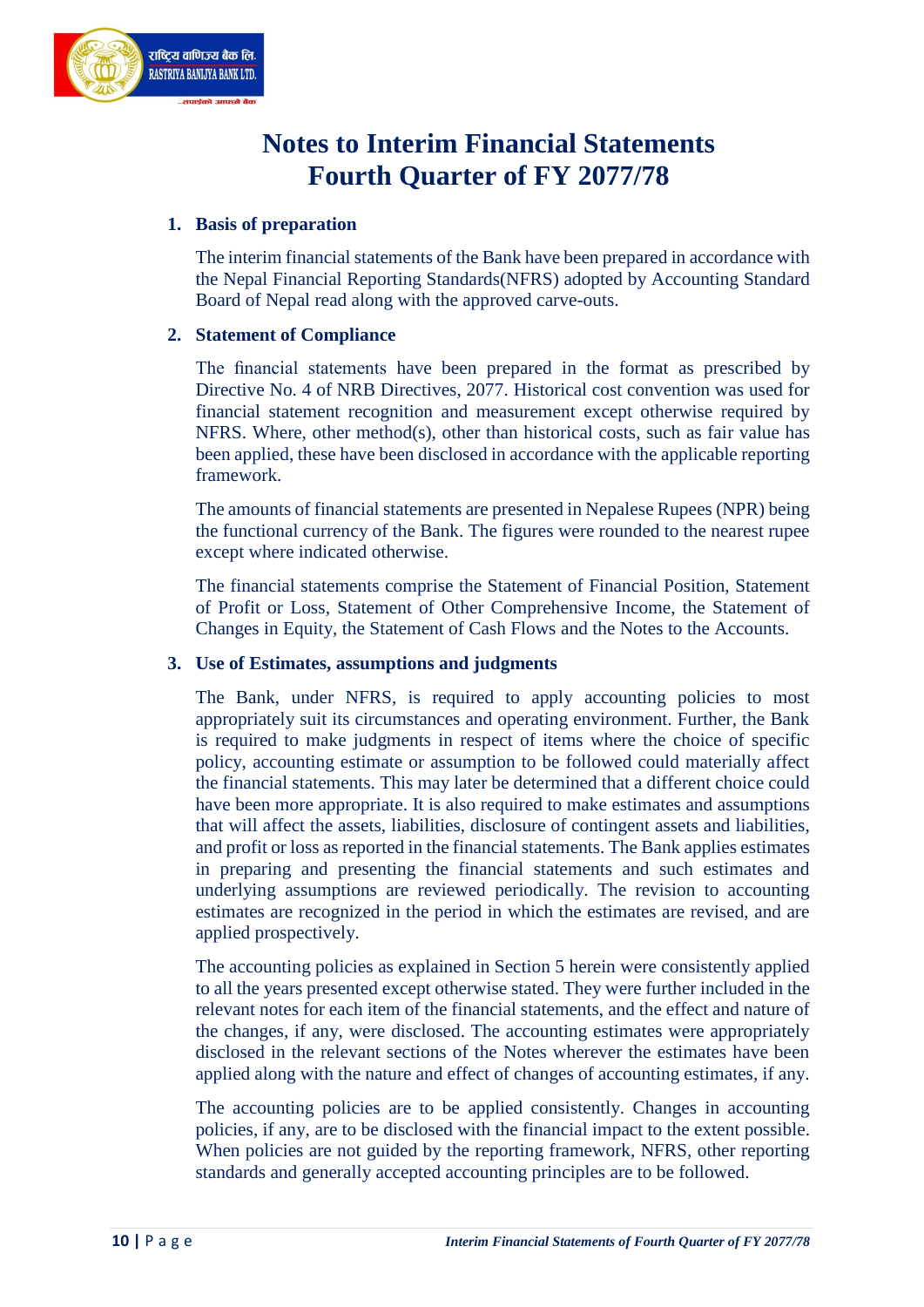

#### **4. Changes in Accounting policies**

There are no any significant changes in accounting policies during the period.

#### **5. Significant Accounting Policies**

#### **5.1 Basis of Measurement**

The financial statements are prepared on a historical cost basis except for the following items which were measured or recognized as stated:

- 1) Financial assets and liabilities are measured at fair value at its initial recognition and subsequently measured at fair value or amortised cost on the basis of classification of financial asset or liability.
- 2) Liabilities for defined benefit obligations are recognized at the present value of the defined benefit obligation after deducting the net of the plan assets, plus unrecognized actuarial gains, less unrecognized past service cost and unrecognized actuarial losses.

#### **5.2 Basis of Consolidation**

#### **a. Business Combination**

The assets and liabilities from business combination with the acquisition of NIDC during the FY 2074/75 were accounted for using the pooling of interest method as at the acquisition date when control was transferred to the Bank.

As both the erstwhile entities of RBB and NIDC were under common control of the government, the assets and liabilities of the combined entity were accounted using the existing book values of pre merged entities. No bargain purchase gain / goodwill was recognised as a result of the merger. Any difference between the book values was reflected within equity.

There is no business combination up to Fourth Quarter of the fiscal year 2077-78.

#### **b. Non-Controlling Interest (NCI)**

For each business combination, the Bank elects to measure any non-controlling interests in the acquiree either at fair value; or at their proportionate share of the acquiree's identifiable net assets, which are generally at fair value.

Changes in the Bank's interest in a subsidiary that do not result in a loss of control are accounted for as transactions with owners in their capacity as owners. Adjustments to non-controlling interests are based on a proportionate amount of the net assets of the subsidiary. No adjustments are made to goodwill and no gain or loss is recognised in profit or loss.

The Bank does not have any NCI as on reporting date.

#### **c. Subsidiaries**

Subsidiaries are the entities controlled by the Bank. The Bank controls an entity if it is exposed, or has rights, to variable returns from its involvement with the investee and has the ability to affect those returns through its power over the investee. The Financial Statements of subsidiaries are included in the Consolidated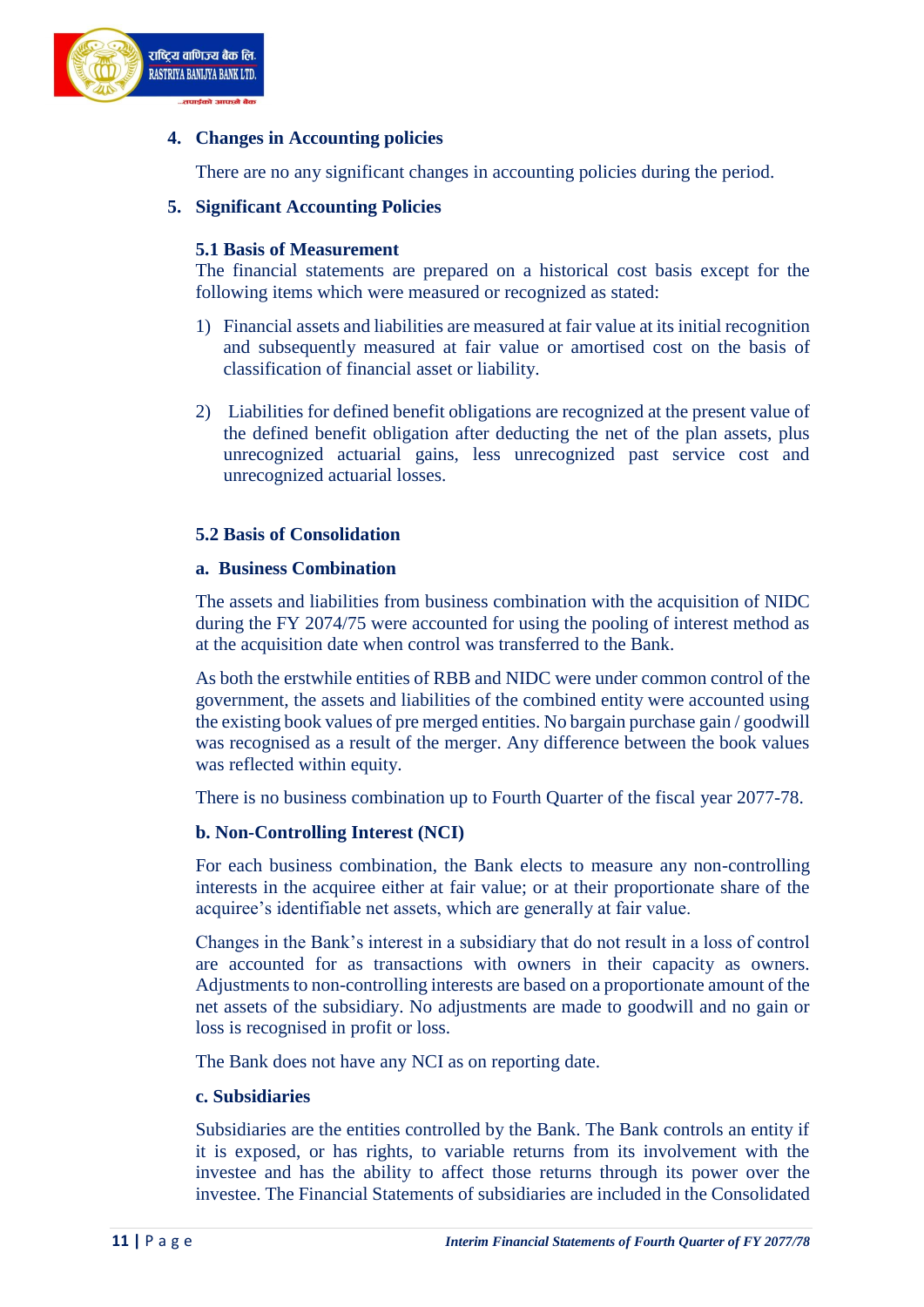

Financial Statements from the date that control commences until the date that control ceases.

The Bank reassesses whether it has control if there are changes to one or more of the elements of control. In preparing the consolidated financial statements, the financial statements are combined line by line by adding the like items of assets, liabilities, equity, income, expenses and cash flows of the parent with those of its subsidiary. The carrying amount of the parent's investment in subsidiary and the parent's portion of equity of subsidiary are eliminated in full. All intra group assets and liabilities, equity, income, expenses and cash flows relating to transactions between entities of the group (such as interest income and technical fee) are eliminated in full while preparing the consolidated financial statements.

#### **d. Loss of Control**

Upon the loss of control, the Bank derecognizes the assets and liabilities of the subsidiary, carrying amount of non-controlling interests and the cumulative translation differences recorded in equity related to the subsidiary. Further parent's share of components previously recognized in Other Comprehensive Income (OCI) is reclassified to profit or loss or retained earnings as appropriate. Any surplus or deficit arising on the loss of control is recognized in the profit or loss. If the Group retains any interest in the previous subsidiary, then such interest is measured at fair value at the date that control is lost. Subsequently, it is accounted for as an equityaccounted investee or in accordance with the Group's accounting policy for financial instruments depending on the level of influence retained

#### **e. Transaction Elimination on Consolidation**

All intra-group balances and transactions, and any unrealized income and expenses (except for foreign currency transaction gains or losses) arising from intra-group transactions are eliminated in preparing the consolidated financial statements. Unrealized losses are eliminated in the same way as unrealized gains, but only to the extent that there is no evidence of impairment

#### **5.3 Cash and Cash equivalent**

Cash and cash equivalents include notes and coins on hand and highly liquid financial assets with original maturities of three months or less from the acquisition date that are subject to an insignificant risk of changes in their fair value and are used by the Bank in the management of its short-term commitments. Cash and cash equivalents are carried at amortized cost in the statement of financial position.

#### **5.4 Financial Assets and Financial Liabilities**

#### **a. Recognition**

The Bank initially recognizes a financial asset or a financial liability in its statement of financial position when, and only when, it becomes party to the contractual provisions of the instrument. The Bank initially recognize loans and advances, deposits and debt securities/ subordinated liabilities issued on the date that they are originated which is the date that the Bank becomes party to the contractual provisions of the instruments. Investments in equity instruments, bonds, debenture, Government securities, NRB bond or deposit auction, reverse repos, outright purchase are recognized on trade date at which the Bank commits to purchase/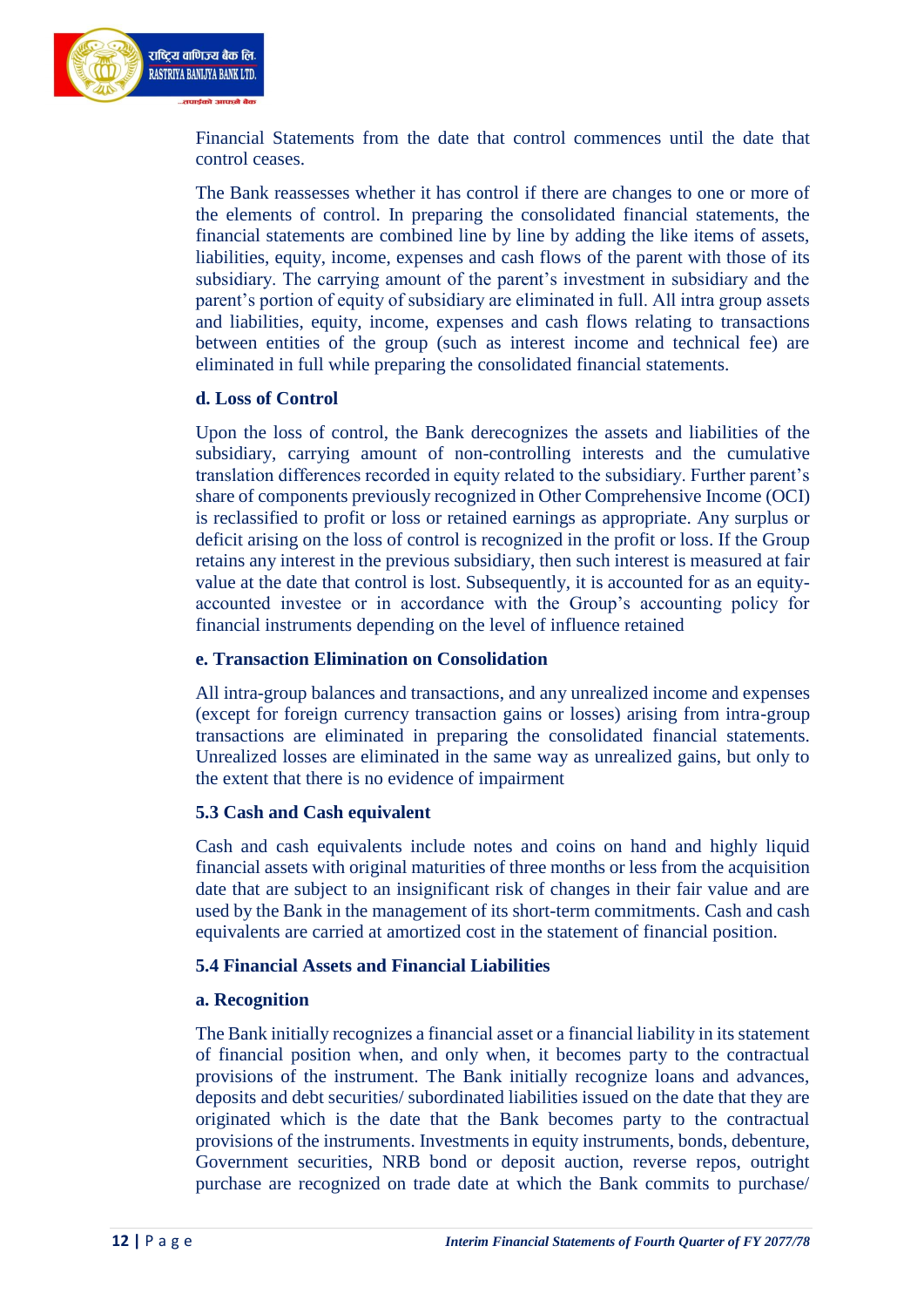

acquire the financial assets. Regular way purchase and sale of financial assets are recognized on trade date at which the Bank commits to purchase or sell the asset.

#### **b. Classification**

#### *Financial Assets*

The Bank classifies the financial assets as subsequently measured at amortized cost or fair value on the basis of the Bank's business model for managing the financial assets and the contractual cash flow characteristics of the financial assets. The two classes of financial assets are as follows;

- 1. Financial assets measured at amortized cost: a financial asset is measured at amortized cost if the asset is held within a business model whose objective is to hold assets in order to collect contractual cash flows and if the contractual terms of the financial asset give rise on specified dates to cash flows that are solely payments of principal and interest on the principal amount outstanding.
- 2. Financial assets measured at fair value: a financial asset other than those measured at amortized cost are measured at fair value. They are further classified into two categories as below:
	- a. Financial assets are measured at fair value through profit or loss if they are held for trading or are designated at fair value through profit or loss. Upon initial recognition, transaction cost are directly attributable to the acquisition are recognized in profit or loss as incurred. Such assets are subsequently measured at fair value and changes in fair value are recognized in Statement of Profit or Loss.
	- b. Financial assets are measured at fair value through other comprehensive income if the Investment in an equity instrument that is not held for trading and at the initial recognition, the Bank makes an irrevocable election that the subsequent changes in fair value of the instrument is to be recognized in other comprehensive income are classified as financial assets at fair value though other comprehensive income. Such assets are subsequently measured at fair value and changes in fair value are recognized in other comprehensive income.

#### *Financial Liabilities*

The Bank classifies its financial liabilities, other than financial guarantees and loan commitments, as follows:

- Financial Liabilities at Fair Value through Profit or Loss: Financial liabilities are classified at fair value through profit or loss if they are held for trading or are designated at fair value through profit or loss. Upon initial recognition, transaction cost is directly attributable to the acquisition are recognized in Statement of Profit or Loss as incurred. Subsequent changes in fair value is recognized at profit or loss
- Financial Liabilities measured at amortized cost: Financial liabilities other than those measured at fair value though profit or loss are classified as subsequently measured at amortized cost using effective interest method.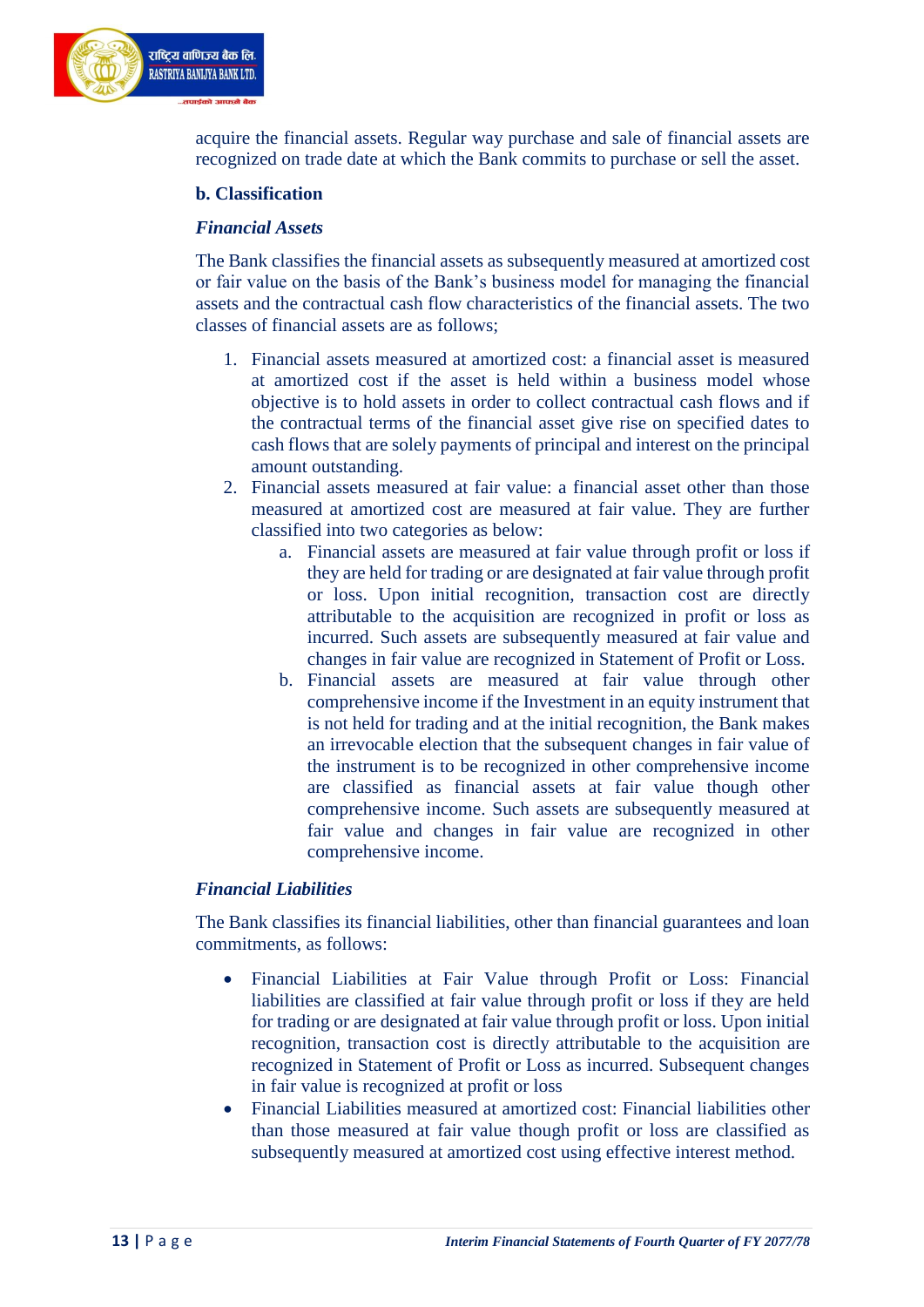

#### **c. Measurement**

#### *Initial Measurement*

A financial asset or financial liability is measured initially at fair value plus or minus, for an item not at fair value through profit or loss, transaction costs that are directly attributable to its acquisition or issue. Transaction cost in relation to financial assets and liabilities at fair value through profit or loss are recognized in Statement of Profit or Loss.

#### *Subsequent Measurement*

A financial asset or financial liability is subsequently measured either at fair value or at amortized cost based on the classification of the financial asset or liability. Financial asset or liability classified as measured at amortized cost is subsequently measured at amortized cost using effective interest rate method.

The amortized cost of a financial asset or financial liability is the amount at which the financial asset or financial liability is measured at initial recognition minus principal repayments, plus or minus the cumulative amortization using the effective interest method of any difference between that initial amount and the maturity amount, and minus any reduction for impairment or uncollectibility.

Financial assets classified at fair value are subsequently measured at fair value. The subsequent changes in fair value of financial assets at fair value through profit or loss are recognized in Statement of Profit or Loss whereas of financial assets at fair value through other comprehensive income are recognized in other comprehensive income.

#### **d. De-recognition**

#### *De-recognition of Financial Assets*

The Bank derecognizes a financial asset when the contractual rights to the cash flows from the financial asset expire, or it transfers the rights to receive the contractual cash flows in a transaction in which substantially all the risks and rewards of ownership of the financial asset are transferred or in which the Bank neither transfers nor retains substantially all the risks and rewards of ownership and it does not retain control of the financial asset.

On de-recognition of a financial asset, the difference between the carrying amount of the asset (or the carrying amount allocated to the portion of the asset transferred) and the consideration received (including any new asset obtained less any new liability assumed) shall be recognized in profit and loss account.

In transactions in which the Bank neither retains nor transfers substantially all the risks and rewards of ownership of a financial asset and it retains control over the asset, the Bank continues to recognize the asset to the extent of its continuing involvement, determined by the extent to which it is exposed to changes in the value of the transferred asset.

#### *De-recognition of Financial Liabilities*

A financial liability is derecognized when the obligation under the liability is discharged or canceled or expired. Where an existing financial liability is replaced by another from the same lender on substantially different terms, or the terms of an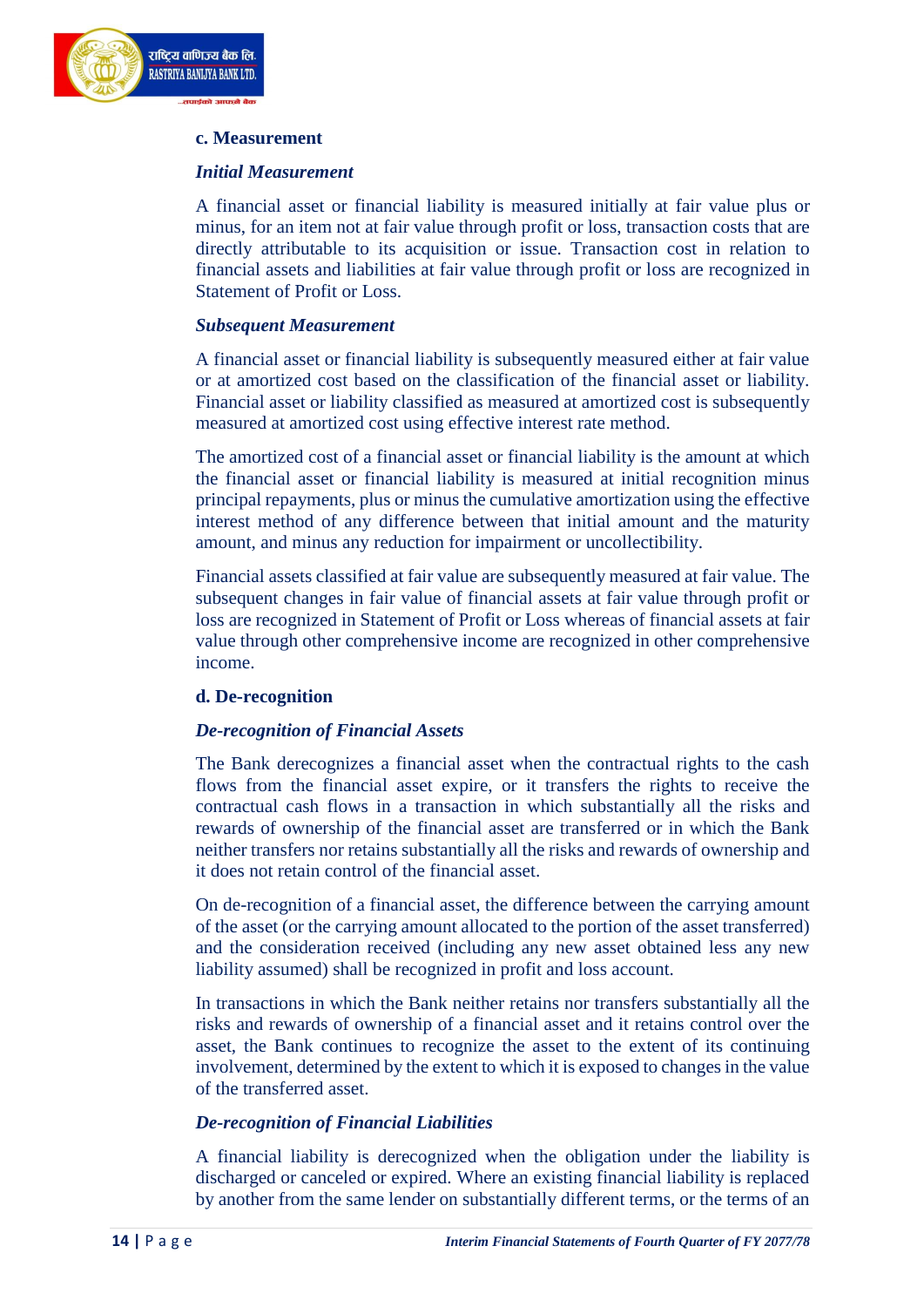

existing liability are substantially modified, such an exchange or modification is treated as a de-recognition of the original liability and the recognition of a new liability. The difference between the carrying value of the original financial liability and the consideration paid is recognized in Statement of Profit or Loss.

#### **e. Determination of Fair Value**

Fair value is the amount for which an asset could be exchanged, or a liability settled, between knowledgeable, willing parties in an arm's length transaction on the measurement date. The fair value of a liability reflects its non-performance risk. The fair values are determined according to the following hierarchy:

Level 1 fair value measurements are those derived from unadjusted quoted prices in active markets for identical assets or liabilities.

**Level 2** valuations are those with quoted prices for similar instruments in active markets or quoted prices for identical or similar instruments in inactive markets and financial instruments valued using models where all significant inputs are observable.

**Level 3** portfolios are those where at least one input, which could have a significant effect on the instrument's valuation, is not based on observable market data.

When available, the Bank measures the fair value of an instrument using quoted prices in an active market for that instrument. A market is regarded as active if quoted prices are readily and regularly available and represent actual and regularly occurring market transactions on an arm's length basis. If a market for a financial instrument is not active, the Bank establishes fair value using a valuation technique. Valuation techniques include using recent arm's length transactions between knowledgeable, willing parties (if available), reference to the current fair value of other instruments that are substantially the same, discounted cash flow analyses.

The best evidence of the fair value of a financial instrument at initial recognition is the transaction price  $-$  i.e. the fair value of the consideration given or received. However, in some cases, the fair value of a financial instrument on initial recognition may be different to its transaction price. If such fair value is evidenced by comparison with other observable current market transactions in the same instrument (without modification) or based on a valuation technique whose variables include only data from observable markets, then the difference is recognized in profit or loss on initial recognition of the instrument. In other cases the difference is not recognized in profit or loss immediately but is recognized over the life of the instrument on an appropriate basis or when the instrument is redeemed, transferred or sold, or the fair value becomes observable.

All unquoted equity instruments are recorded at average of price determined as per Capitalized Earning Method and Net Assets Value per share. Entities of which no data is whatsoever available, valuation has been done at cost net of impairment if any.

#### **f. Impairment**

At each reporting date the Bank assesses whether there is any indication that an asset may have been impaired. If such indication exists, the recoverable amount is determined. A financial asset or a group of financial assets is impaired and impairment losses are incurred if, and only if, there is objective evidence of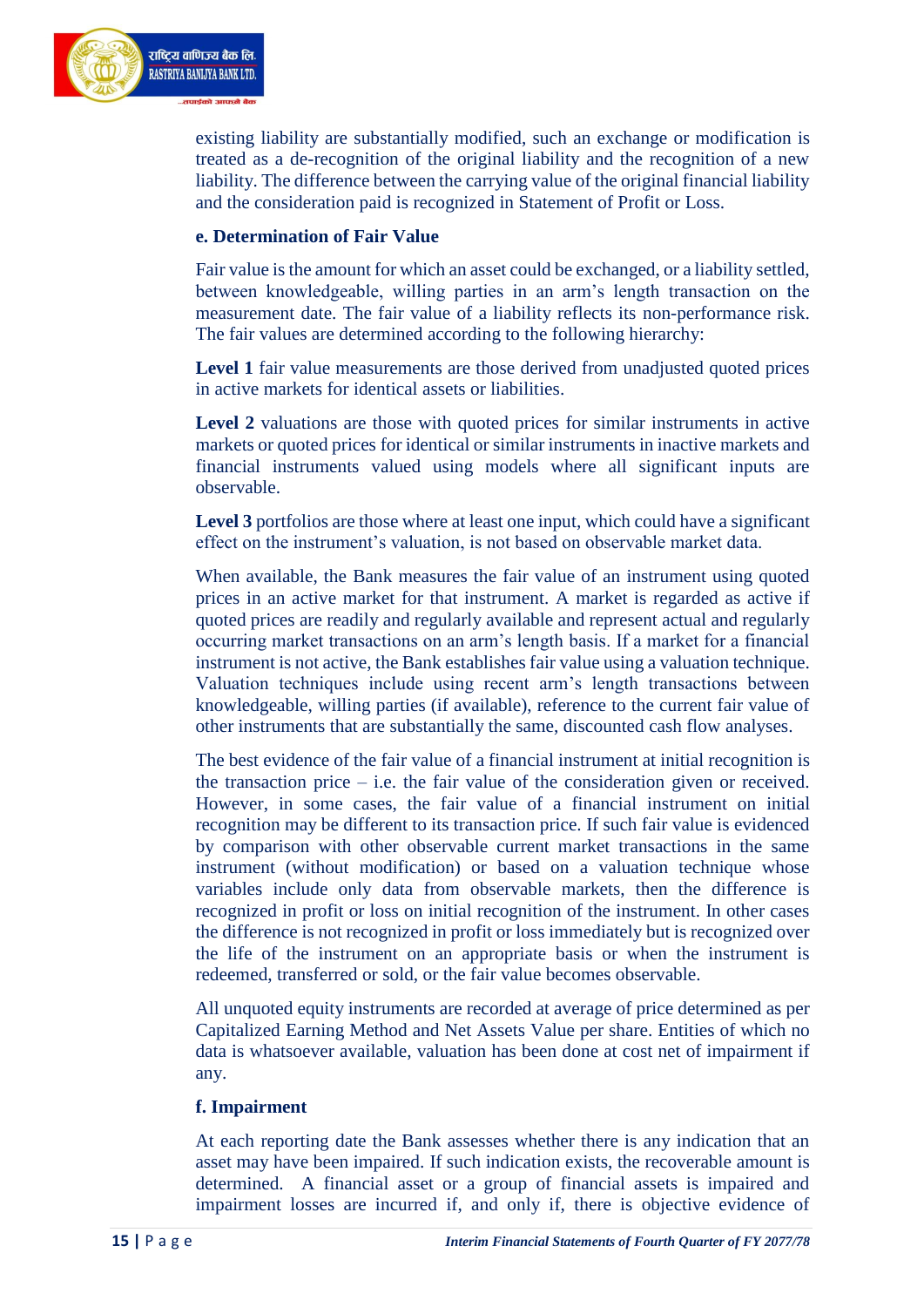

impairment as a result of one or more events occurring after the initial recognition of the asset (a loss event), and that loss event (or events) has an impact on the estimated future cash flows of the financial asset or group of financial assets that can be reliably estimated.

The Bank considers the following factors in assessing objective evidence of impairment:

- Whether the counterparty is in default of principal or interest payments.
- When a counterparty files for bankruptcy and this would avoid or delay discharge of its obligation.
- Where the Bank initiates legal recourse of recovery in respect of a credit obligation of the counterpart.
- Where the Bank consents to a restructuring of the obligation, resulting in a diminished financial obligation, demonstrated by a material forgiveness of debt or postponement of scheduled payments.
- Where there is observable data indicating that there is a measurable decrease in the estimated future cash flows of a group of financial assets, although the decrease cannot yet be identified with specific individual financial assets.

The Bank considers evidence of impairment for loans and advances and amortized cost investment securities at both a specific asset and collective level. All individually significant loans and advances and amortized cost investment securities are assessed for specific impairment. Those found not to be specifically impaired are then collectively assessed for any impairment that has been incurred but not yet identified.

Loans and advances and amortized cost investment securities that are not individually significant are collectively assessed for impairment by grouping together loans and advances and amortized cost investment securities with similar risk characteristics. Impairment test is done on annual basis for trade receivables and other financial assets based on the internal and external indication observed.

In assessing collective impairment, the Bank uses statistical modelling of historical trends of the probability of default, the timing of recoveries and the amount of loss incurred, adjusted for management's judgment as to whether current economic and credit conditions are such that the actual losses are likely to be greater or less than suggested by historical trends. Default rates, loss rates and the expected timing of future recoveries are regularly benchmarked against actual outcomes to ensure that they remain appropriate.

#### *Impairment losses on assets measured at amortized cost*

#### *As per NAS 39*

Financial assets carried at amortized cost (such as amounts due from Banks, loans and advances to customers as well as held–to–maturity investments is impaired, and impairment losses are recognized, only if there is objective evidence as a result of one or more events that occurred after the initial recognition of the asset. The amount of the loss is measured as the difference between the asset's carrying amount and the deemed recoverable value of loan.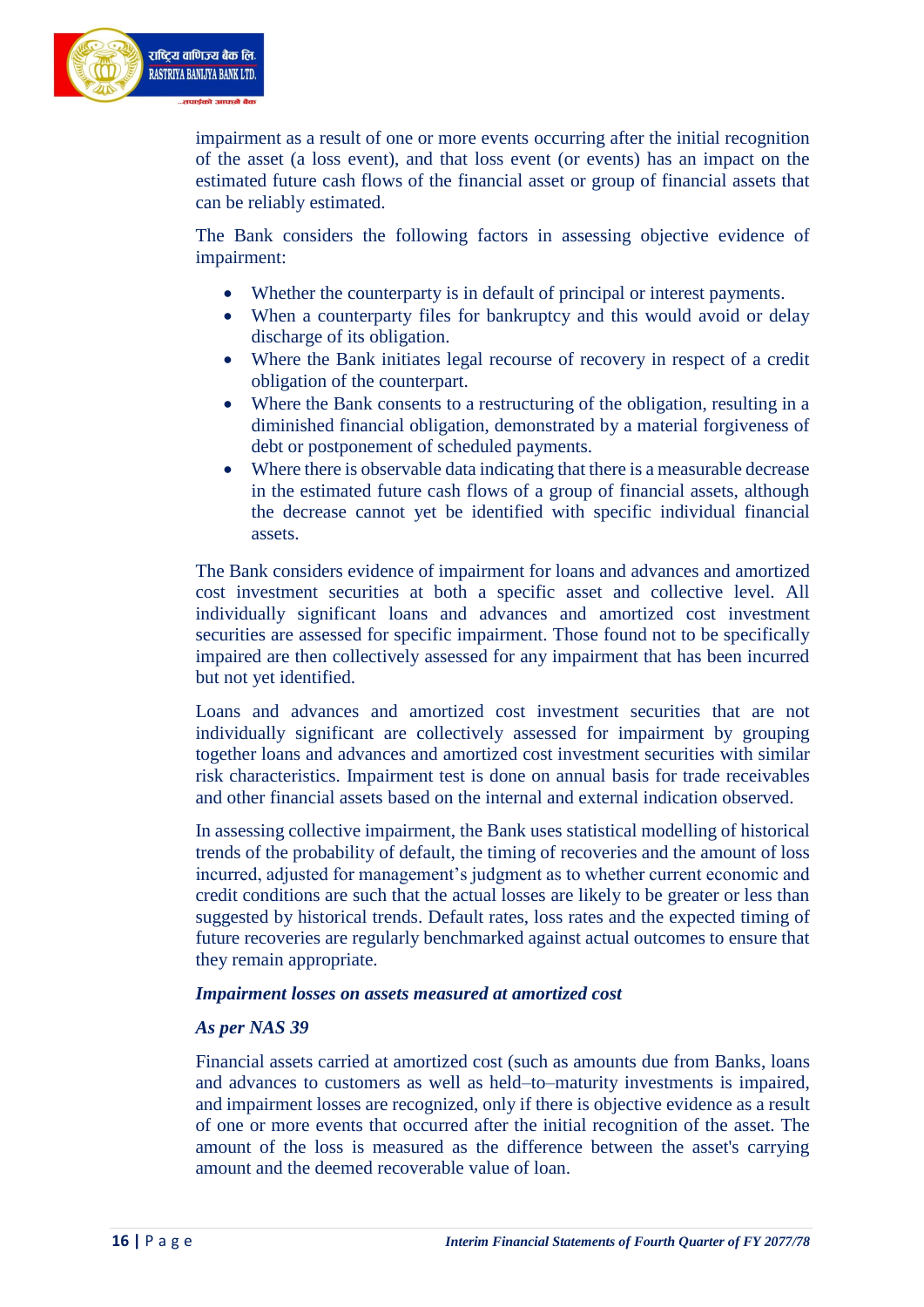

Loans and advances to customers with significant value (Principal outstanding Rs 100 million or more) and borrowers classified as Non Performing as per Nepal Rastra Bank Directives are assessed for individual impairment test. The recoverable value of loan is estimated on the basis of realizable value of collateral and the conduct of the borrower/past experience of the bank. Assets that are individually assessed and for which no impairment exists are grouped with financial assets with similar credit risk characteristics and collectively assessed for impairment. The credit risk statistics for each group of the loan and advances are determined by management prudently based on the past experience. For the purpose of collective assessment of impairment, the assets are categorized in to the following nine broad products as follows:

- a. Term Loan
- b. Auto Loan
- c. Home Loan
- d. Personal Loan
- e. Overdraft
- f. Other Working Capital Loan
- g. Gold Loan
- h. Deprived & Priority Sector Loan
- i. Other Loan

If, in a subsequent year, the amount of the estimated impairment loss increases or decreases because of an event occurring after the impairment was recognized, the previously recognized impairment loss is increased or reduced by adjusting the income statement. If a future write–off is later recovered, the recovery is credited to the 'Income Statement'.

#### **As per Loan Loss Provision of Nepal Rastra Bank**

Loan loss provisions in respect of non-performing loans and advances are based on management's assessment of the degree of impairment of the loans and advances, subject to the minimum provisioning level prescribed in relevant NRB guidelines. Provision is made for possible losses on loans and advances including bills purchased at 1% to 100% on the basis of classification of loans and advances, overdraft and bills purchased in accordance with NRB directives.

#### **Policies Adopted**

As per the NFRS Carve out, the Bank measured impairment loss on loan and advances as the higher of amount derived as per norms prescribed by Nepal Rastra Bank for loan loss provision and amount determined as per paragraph 63 of NAS 39.

#### **5.5 Trading Assets and Liabilities**

Trading assets and liabilities are those assets and liabilities that the Bank acquires or incurs principally for the purpose of selling or repurchasing in the near term, or holds as part of a portfolio that is managed together for short-term profit or position taking. They are initially recognized at fair value and subsequently measured at fair value in the statement of financial position, with transaction costs recognized in profit or loss. All changes in fair value are recognized as part of net trading income in profit or loss as regarded as fair value through profit & loss account.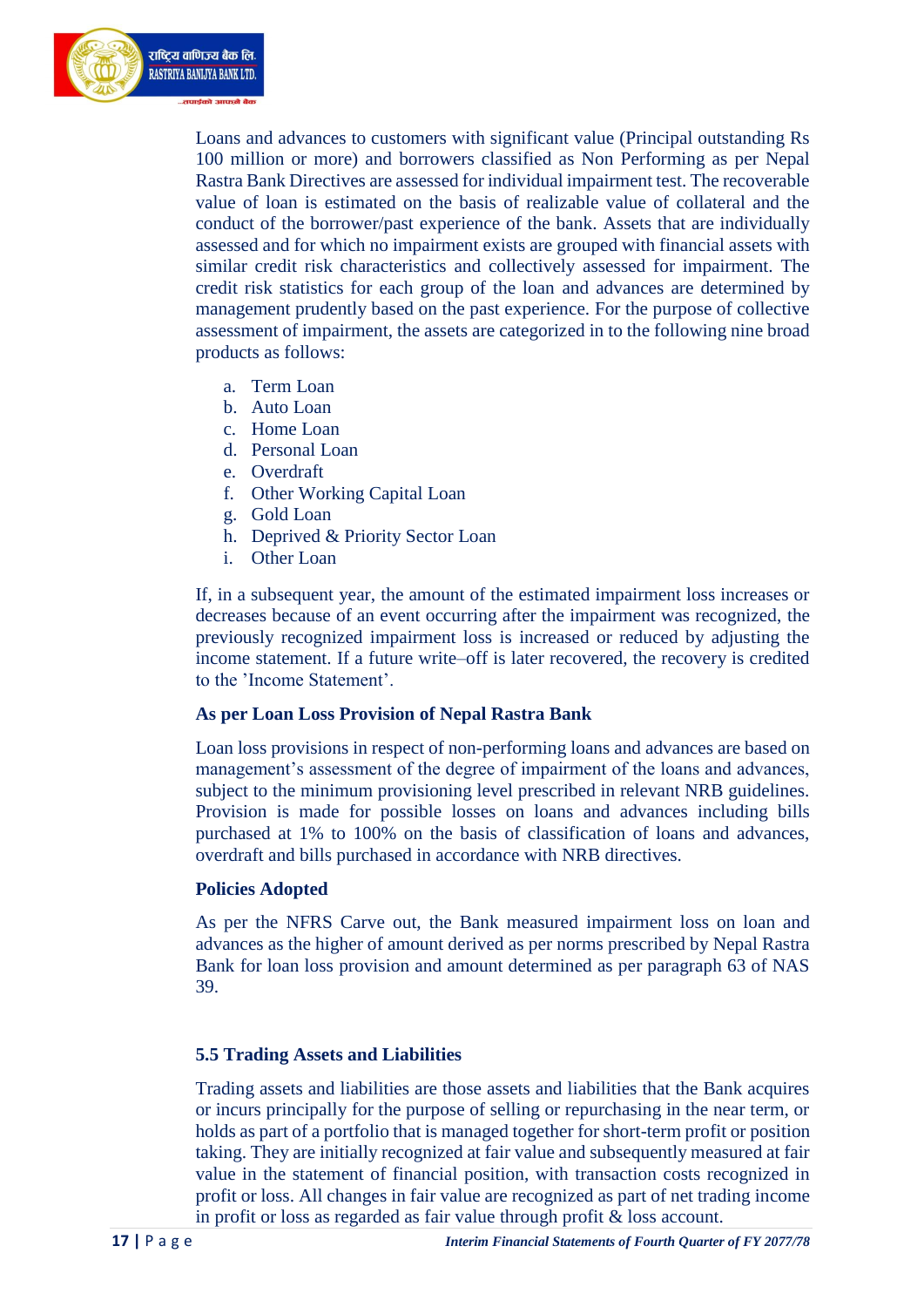

#### **5.6 Derivatives Assets and Derivative Liabilities**

Derivatives held for risk management purposes include all derivative assets and liabilities that are not classified as trading assets or liabilities. Derivatives held for risk management purposes are measured at fair value in the statement of financial position. Hedge accounting is not adopted for certain derivatives held for risk management such as Forward Exchange Contracts.

#### **5.7 Property and Equipment**

#### **a. Recognition and Measurement**

The cost of an item of property and equipment shall be recognized as an asset, initially recognized at cost, if, and only if it is probable that future economic benefits associated with the item will flow to the entity; and if the cost of the item can be measured reliably.

Cost includes expenditure that is directly attributable to the acquisition of the asset. The cost of self-constructed assets includes the following:

- the cost of materials and direct labor;
- any other costs directly attributable to bringing the assets to a working condition for their intended use;
- when the Bank has an obligation to remove the asset or restore the site, an estimate of the costs of dismantling and removing the items and restoring the site on which they are located; and
- Capitalized borrowing costs.

The Bank adopts cost model for entire class of property and equipment. Neither, class of the property and equipment are measured at revaluation model nor is their fair value measured at the reporting date. Any revaluation reserve acquired from the merger accounted for using pooling of interest method are shown at the carrying amount. The items of property and equipment are measured at cost less accumulated depreciation and any accumulated impairment losses.

Purchased software that is integral to the functionality of the related equipment is capitalized as part of that equipment.

Subsequent expenditure is capitalized if it is probable that the future economic benefits from the expenditure will flow to the Bank. Ongoing repairs and maintenance to keep the assets in working condition are expensed as incurred. Any gain or loss on disposal of an item of property and equipment (calculated as the difference between the net proceeds from disposal and the carrying amount of the item) is recognized within other income in profit or loss.

#### **b. Capital Work in Progress**

Fixed assets under construction and cost of assets not ready for use are shown as capital work in progress.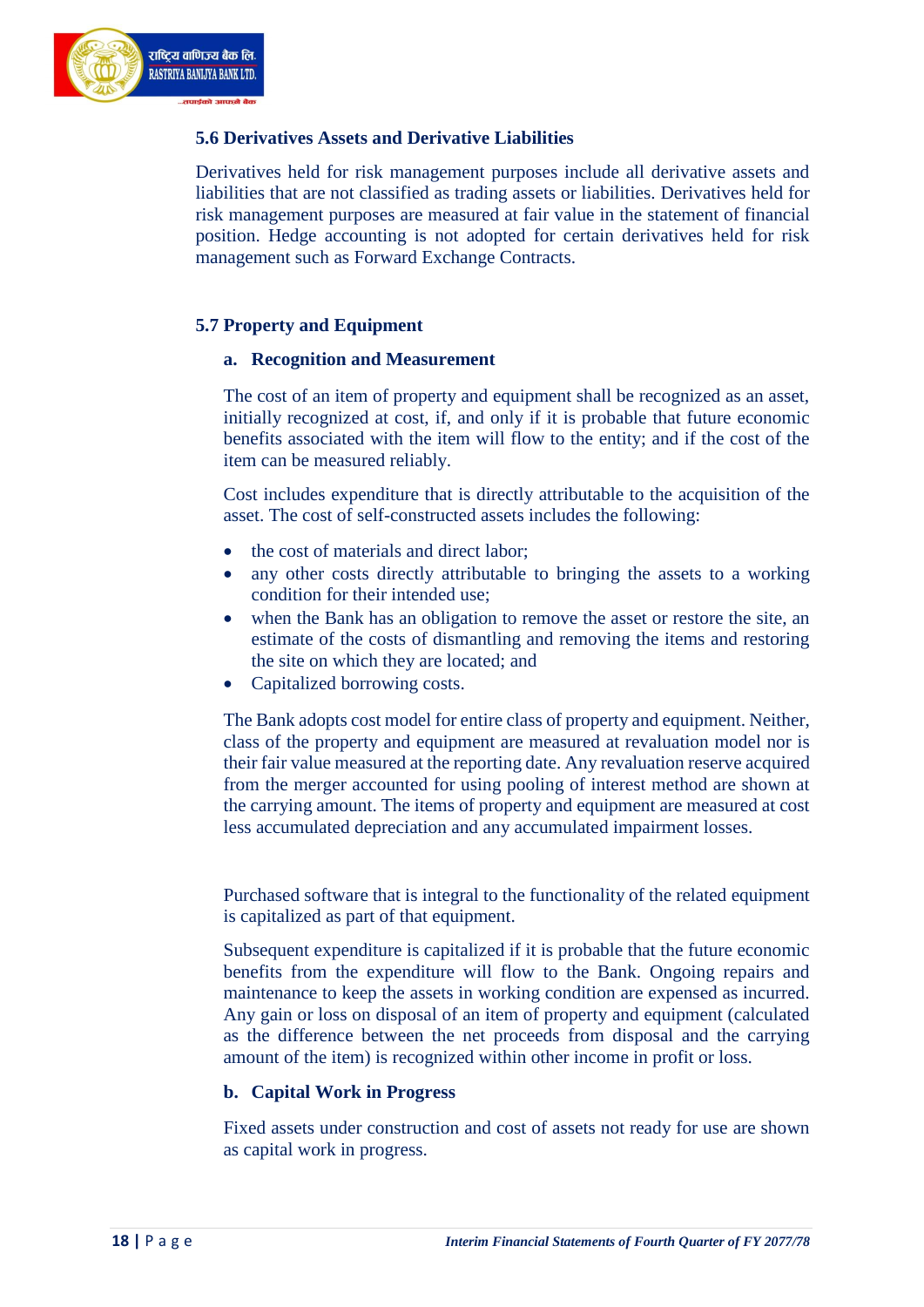

#### **c. Depreciation**

Straight line method of depreciation on fixed assets is applied to allocate their cost to their residual values over their estimated useful life as per management judgment, as follows:

| <b>Class of assets</b>        | <b>Revised useful life</b>                           | <b>Residual Value</b> |
|-------------------------------|------------------------------------------------------|-----------------------|
| Computer                      | Up to 5 Years                                        | 1%                    |
| <b>Furniture and Fixtures</b> | Up to 5 Years                                        | 2%                    |
| <b>Office Equipment</b>       | Up to 5 years                                        | 1%                    |
| Vehicle                       | Up to 7 Years                                        | 5%                    |
| <b>Building</b>               | Up to 50 Years                                       | 10%                   |
| Leasehold                     | Lower of 15 Years or Lease<br>Period                 | 0                     |
| Software                      | period<br>5<br>years or expiry<br>whichever is lower | 0                     |

Assets costing less than Rs 2,000 are fully charged to profit loss account in the year of purchase.

#### **d. De-recognition**

The carrying amount of Property and Equipment is derecognized on disposal or when no future economic benefits are expected from its use or disposal. The gain or loss arising from the de-recognition of an item of property and equipment is included in profit or loss when the item is derecognized (unless on a sale & lease back). The gain shall be classified as revenue.

#### **5.8 Intangible Assets**

#### *Acquired Intangible Assets*

Intangible assets are initially measured at fair value, which reflects market expectations of the probability that the future economic benefits embodied in the asset will flow to the Bank, and are amortized on the basis of their expected useful lives.

#### *Computer software*

Acquired computer software licenses are capitalized on the basis of the costs incurred to acquire and bring to use the specific software. Costs associated with the development of software are capitalized where it is probable that it will generate future economic benefits in excess of its cost. Computer software costs are amortized on the basis of expected useful life. Costs associated with maintaining software are recognized as an expense as incurred.

At each reporting date, these assets are assessed for indicators of impairment. In the event that an asset's carrying amount is determined to be greater than its recoverable amount, the asset is written down immediately. Amortization methods, useful lives and residual values are reviewed at each reporting date and adjusted if appropriate.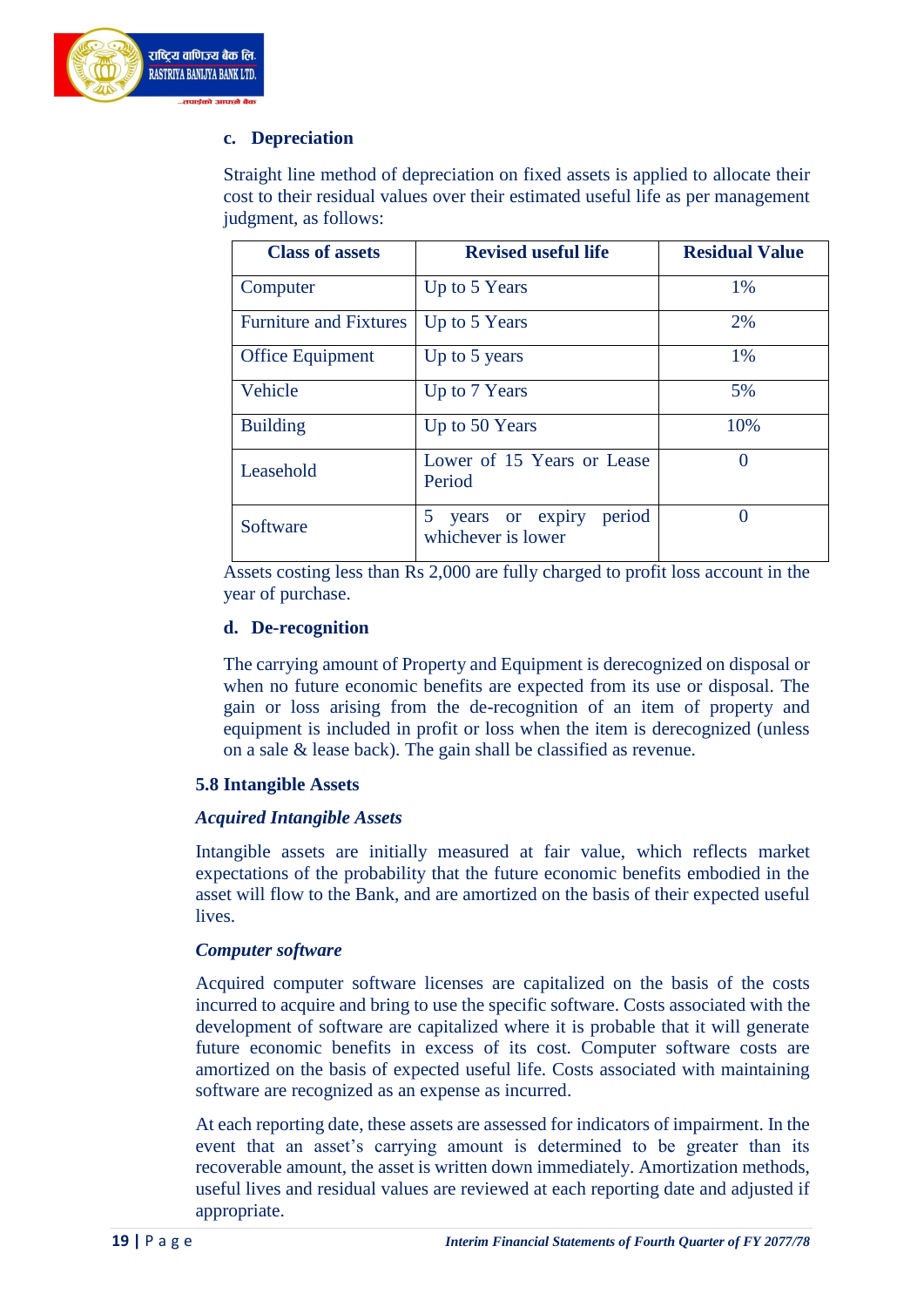

#### **5.9 Investment Property/Non-Current Assets Held for Sale**

#### *Investment Property*

Investment properties includes land or land and buildings other than those classified as property and equipment and non-current assets held for sale. Generally, it includes land, land and building acquired by the Bank as non-banking assets but not sold as on the reporting date.

The Bank holds investment property that has been acquired through enforcement of security over the loans and advances.

#### *Non-Current Assets Held for Sale*

Non-current assets (such as property) and disposal groups (including both the assets and liabilities of the disposal groups) are classified as held for sale and measured at the lower of their carrying amount and fair value less cost to sell when: (i) their carrying amounts will be recovered principally through sale; (ii) they are FVTOCI in their present condition; and (iii) their sale is highly probable.

Immediately before the initial classification as held for sale, the carrying amounts of the assets (or assets and liabilities in a disposal group) are measured in accordance with the applicable accounting policies described above.

#### **5.10 Income Tax**

Tax expense comprises current and deferred tax. Current tax and deferred tax are recognised in profit or loss except to the extent that they relate to items recognised directly in equity or in other comprehensive income.

#### *Current Tax*

Current tax is the expected tax payable or recoverable on the taxable income or loss for the year, using tax rates enacted or substantively enacted at the reporting date, and any adjustment to tax payable in respect of previous years. Current tax payable also includes any tax liability arising from the declaration of dividends.

#### *Deferred Tax*

Deferred tax is recognized in respect of temporary differences between the carrying amounts of assets and liabilities for financial reporting purposes and the amounts used for taxation purposes. Deferred income tax is determined using tax rate applicable to the Bank as at the reporting date which is expected to apply when the related deferred income tax asset is realized or the deferred income tax liability is settled.

Deferred tax assets are recognized where it is probable that future taxable profit will be available against which the temporary differences can be utilized.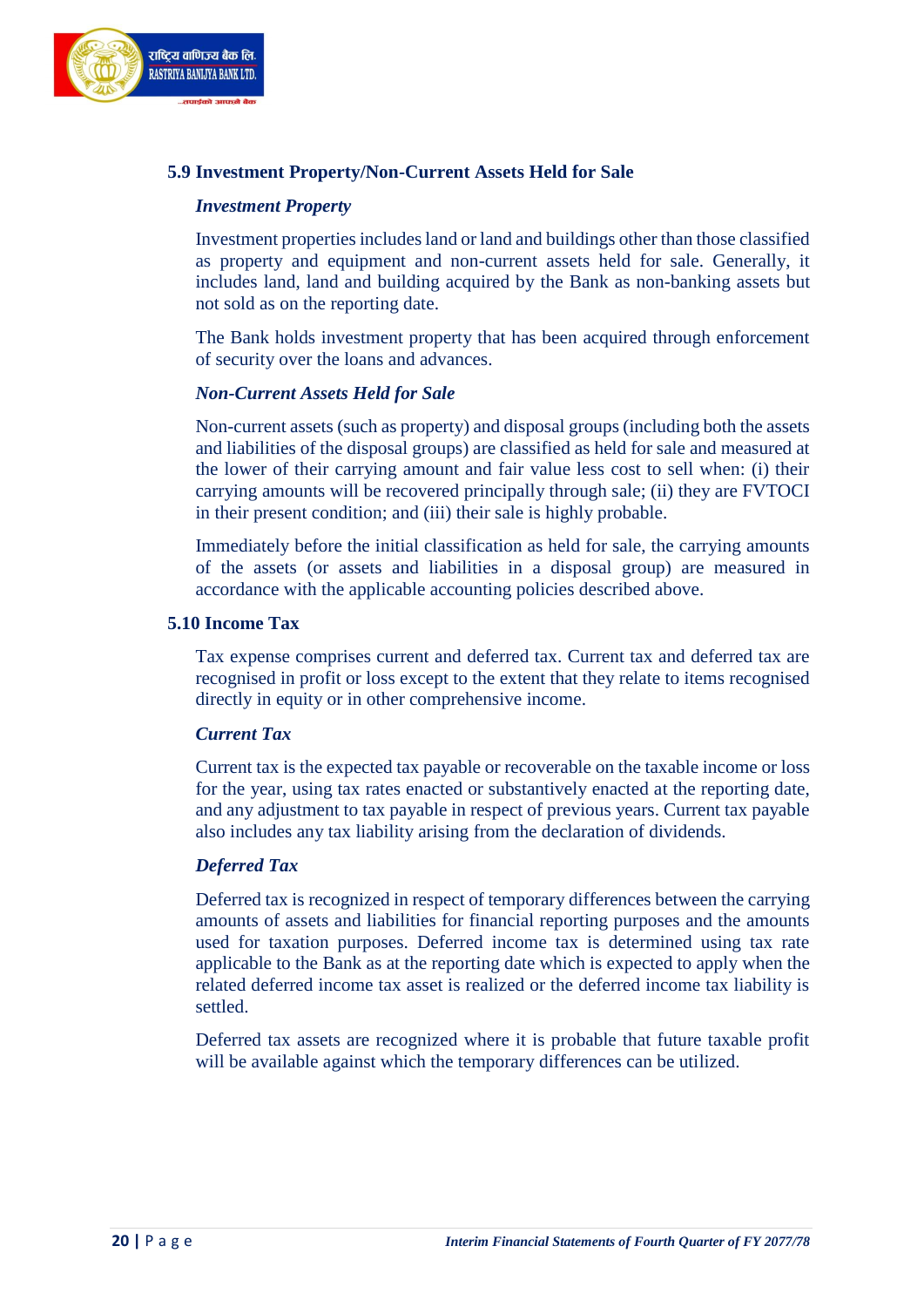

#### **5.11 Deposits, debts securities issued and subordinated liabilities**

#### *a. Deposits*

The Bank accepts deposits from its customers under [savings account,](https://en.wikipedia.org/wiki/Savings_account) [current](https://en.wikipedia.org/wiki/Transaction_account#Current_accounts)  [account,](https://en.wikipedia.org/wiki/Transaction_account#Current_accounts) term deposits and margin accounts which allows [money](https://en.wikipedia.org/wiki/Money) to be deposited and withdrawn by the account holder. These transactions are recorded on the bank's books, and the resulting balance is recorded as a [liability](https://en.wikipedia.org/wiki/Liability_(accounting)) for the Bank and represents the amount owed by the Bank to the customer.

#### *b. Debt Securities Issued*

Deposits, debt securities issued and subordinated liabilities are initially measured at fair value minus incremental direct transaction costs, and subsequently measured at their amortized cost using the effective interest method, except where the Group designates liabilities at fair value through profit or loss.

#### *c. Subordinated Liabilities*

Subordinated liabilities are those liabilities which at the event of winding up are subordinate to the claims of depositors, debt securities issued and other creditors. The bank does not have any of such subordinated liabilities.

#### **5.12 Provisions**

The Bank recognizes a provision if, as a result of past event, the Bank has a present constructive or legal obligation that can be reliability measured and it is probable that an outflow of economic benefit will be required to settle the obligation.

A disclosure for contingent liability is made when there is a possible obligation or a present obligation that may but probably will not require an outflow of resources. When there is a possible obligation or a present obligation in respect of which the likelihood of outflow of resources is remote, no provision or disclosure is made.

A provision for onerous contract is recognized when the expected benefits to be derived by the Bank from a contract are lower than the unavoidable cost of meeting its obligation under the contract.

Provisions are reviewed at each reporting date and adjusted to reflect the current best estimate. If it is no longer probable that an outflow of resources would be required to settle the obligation, the provision is reversed. Contingent assets are not recognized in the financial statements. However, contingent assets are assessed continually and if it is virtually certain that an inflow of economic benefits will arise, the asset and related income are recognized in the period in which the change occurs.

#### **5.13 Revenue Recognition**

Revenue is the gross inflow of economic benefits during the period arising from the course of the ordinary activities of an entity when those inflows result in increases in equity, other than increases relating to contributions from equity participants. Revenue is recognized to the extent it is probable that the economic benefits will flow to the Bank and the revenue can be reliably measured. Revenue is not recognized during the period in which its recoverability of income is not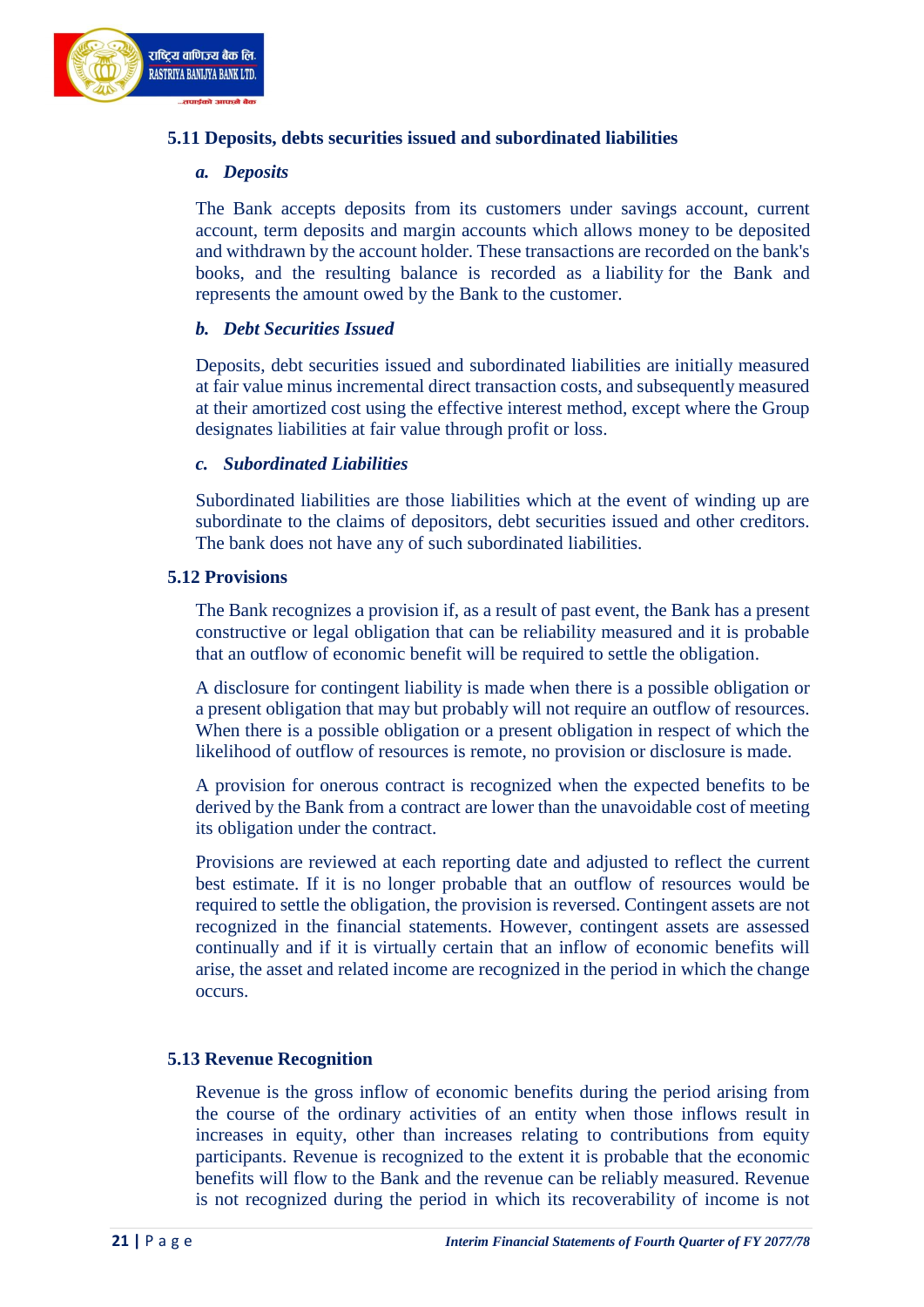

probable. The Bank's revenue comprises of interest income, fees and commission, foreign exchange income, cards income, remittance income, bancassurance commission, etc. and the bases of incomes recognition are as follows:

#### **a. Interest Income**

Interest income on FVTOCI assets and financial assets held at amortized cost shall be recognized using the bank's normal interest rate which is very close to effective interest rate using effective interest rate method.

For income from loans and advances to customers, initial charges are not amortized over the life of the loan and advances as the income so recognized closely approximates the income that would have been derived under effective interest rate method. The difference is not considered material. The Bank considers that the cost of exact calculation of effective interest rate method exceeds the benefit that would be derived from such compliance.

The effective interest method is a method of calculating the amortized cost of a financial asset or a financial liability and of allocating the interest income or interest expense over the relevant period. The effective interest rate is the rate that discounts estimated future cash payments or receipts through the expected life of the financial instrument or, when appropriate, a shorter period, to the net carrying amount of the financial asset or financial liability. When calculating the effective interest rate, the Bank estimates cash flows considering all contractual terms of the financial instrument (for example, prepayment options) but does not consider future credit losses. The calculation includes all fees paid or received between parties to the contract that are an integral part of the effective interest rate, transaction costs and all other premiums or discounts.

The Bank recognizes the interest income on loans and advances as per Guideline on Recognition of Interest Income, 2019 issued by Nepal Rastra Bank. The guideline requires bank to cease to accrue interest in case of loan where contractual payments of principal and/or interest are more than 12 months in arrears, irrespective of the net realizable value of collateral. Further, it also requires the bank to cease accrual of interest income in case of loans where contractual payments of principal and/or interest are more than 3 months in arrears and where the "net realizable value" of security is insufficient to cover payment of principal and accrued interest.

Gains and losses arising from changes in the fair value of financial instruments held at fair value through profit or loss are included in the statement of profit or loss in the period in which they arise. Contractual interest income and expense on financial instruments held at fair value through profit or loss is recognized within net interest income.

#### **b. Fees & Commission**

Fees and commissions are recognized on an accrual basis when the service has been provided or significant act performed whenever the benefit exceeds cost in determining such value. Whenever, the cost of recognizing fees and commissions on an accrual basis exceeds the benefit in determining such value, the fees and commissions are charged off during the year.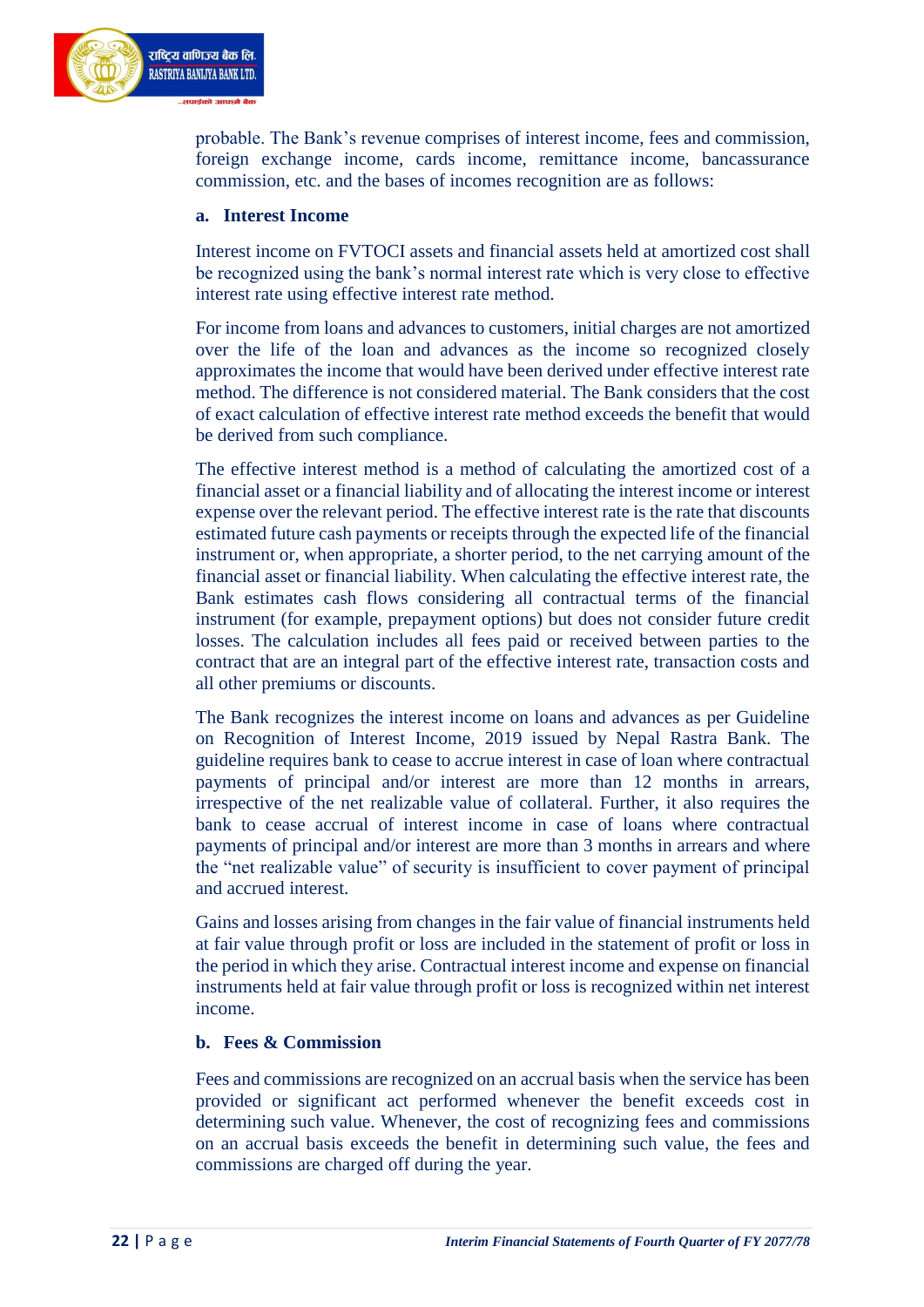#### **c. Dividend Income**

Dividend income are recognized when right to receive such dividend is established. Usually this is the ex-dividend date for equity securities. Dividends are presented in net trading income, net income from other financial instruments at fair value through profit or loss or other revenue based on the underlying classification of the equity investment.

#### **d. Net Trading Income**

Net trading income comprises gains less losses related to trading assets and liabilities, and includes all realised and unrealised fair value changes, interest, dividends and foreign exchange differences.

Net Income from other financial instrument at fair value through Profit or Loss

Net income from other financial instruments at fair value through profit or loss relates to non-trading derivatives held for risk management purposes that do not form part of qualifying hedge relationships and financial assets and liabilities designated at fair value through profit or loss. It includes all realised and unrealised fair value changes, interest, dividends and foreign exchange differences.

#### **5.14 Interest expense**

Interest expense on all financial liabilities including deposits are recognized in profit or loss using effective interest rate method. Interest expense on all trading liabilities are considered to be incidental to the Bank's trading operations and are presented together with all other changes in fair value of trading assets and liabilities in net trading income.

#### **5.15 Employees Benefits**

#### **a. Short Term Employee Benefits**

Short term employee benefit obligations are measured on an undiscounted basis and are expensed as the related service is provided. A liability is also recognized for the amount expected to be paid under bonus required by the Bonus Act, 2030 to pay the amount as a result of past service provided by the employee and the obligation can be estimated reliably under short term employee benefits. The Bank provides bonus at 5% of Net Profit before tax. The Bank is a wholly owned enterprise of Government of Nepal. The percentage of bonus which is to be distributed by the Government owned enterprises has been determined by the Government of Nepal at 5%.

Short-term employee benefits include all the following items (if payable within 12 months after the end of the reporting period):

wages, salaries and social security contributions,

paid annual leave and paid sick leave,

profit-sharing and bonuses and

non-monetary benefits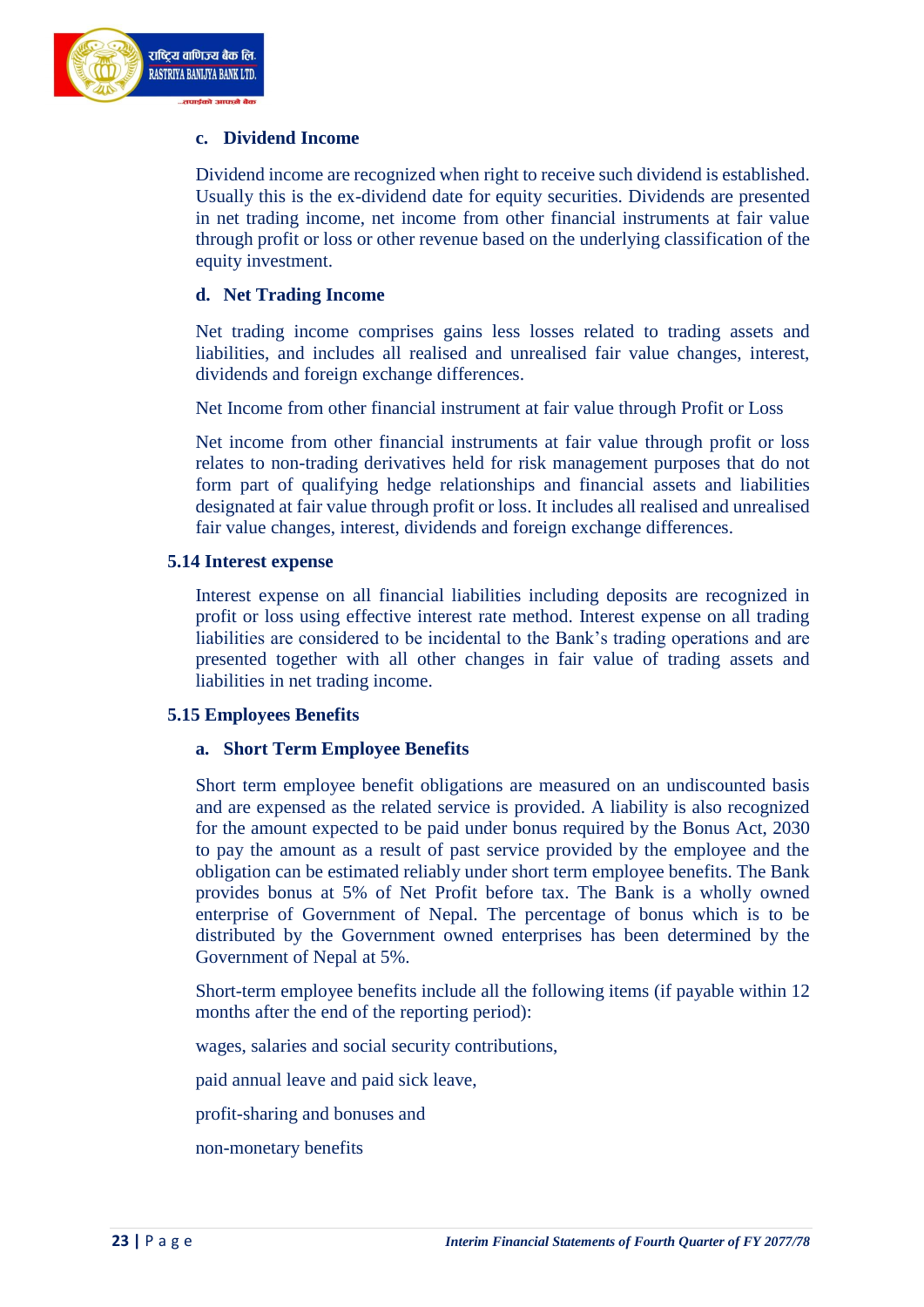

#### **b. Post-Employment Benefits**

Post-employment benefit plan includes the followings;

#### *i) Defined Contribution Plan*

A defined contribution plan is a post-employment benefit plan under which the Bank pays fixed contributions into a separate entity and has no legal or constructive obligation to pay further amounts. Obligations for contributions to defined contribution plans are recognised as personnel expenses in profit or loss in the periods during which related services are rendered.

Contributions to a defined contribution plan that are due more than 12 months after the end of the reporting period in which the employees render the service are discounted to their present value.

All permanent employees of the Bank are entitled to receive benefits under the provident fund, a defined contribution plan, in which both the employee and the Bank contribute monthly at a pre-determined rate of 10% of the basic salary. The Bank does not assume any future liability for provident fund benefits other than its annual contribution.

All permanent employees of the Bank are entitled to receive benefits under welfare provident fund, a defined contribution plan, in which both the Bank contribute two months' basic salary and such amount is transferred to separate retirement fund. The Bank does not assume any future liability for provident fund benefits other than its annual contribution.

All permanent employees of the Bank are entitled to receive benefits under medical fund, a defined contribution plan, in which both the Bank contribute certain percentage of annual basic salary based on level of employees and such amount is transferred to separate retirement fund. The Bank does not assume any future liability for provident fund benefits other than its annual contribution.

#### *ii) Defined Benefit plan*

A defined benefit plan is a post-employment benefit plan other than a defined contribution plan. The Bank's net obligation in respect of defined benefit plans is calculated separately for each plan by estimating the amount of future benefit that employees have earned in return for their service in the current and prior periods. That benefit is discounted to determine its present value. Any unrecognised past service costs and the fair value of any plan assets are deducted.

The Bank recognises all actuarial gains and losses net of deferred tax arising from defined benefit plans immediately in other comprehensive income and all expenses related to defined benefit plans in employee benefit expense in profit or loss.

The Bank recognises gains and losses on the curtailment or settlement of a defined benefit plan when the curtailment or settlement occurs. The gain or loss on curtailment or settlement comprises any resulting change in the fair value of plan assets, any change in the present value of the defined benefit obligation, any related actuarial gains and losses and any past service cost that had not previously been recognised.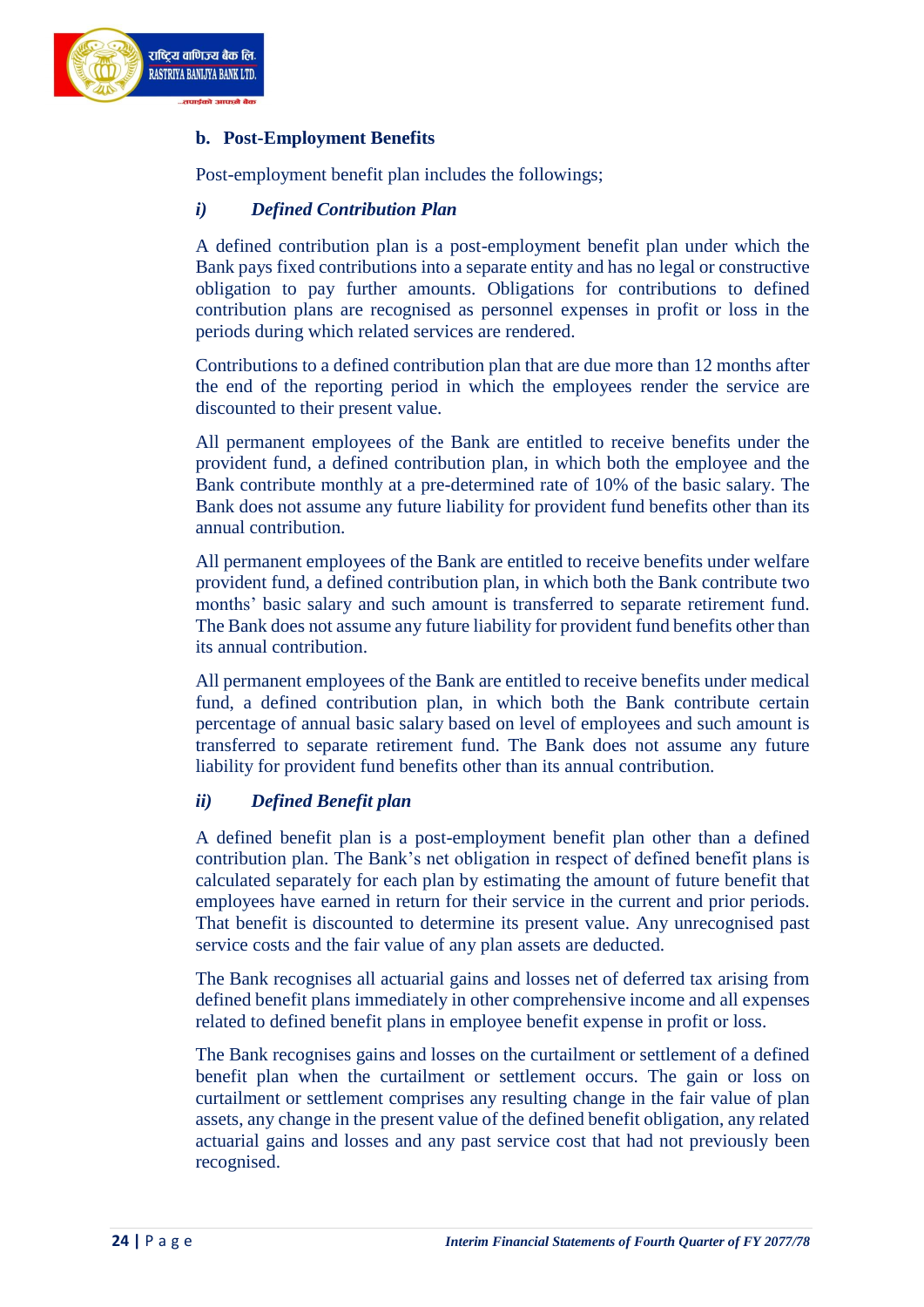

The bank has pension plan to the permanent employees hired before 2050 B.S and gratuity plan to employees enrolled after 2050 B.S. Employees are also entitled to receive retirement benefit on endowment life insurance scheme and leave as per human resource by-laws of the Bank.

#### *iii) Termination Benefits*

Termination benefits are recognised as an expense when the Bank is demonstrably committed, without realistic possibility of withdrawal, to a formal detailed plan to either terminate employment before the normal retirement date, or to provide termination benefits as a result of an offer made to encourage voluntary redundancy. Termination benefits for voluntary redundancies are recognised as an expense if the Bank has made an offer of voluntary redundancy, it is probable that the offer will be accepted, and the number of acceptances can be estimated reliably. If benefits are payable more than 12 months after the reporting date, then they are discounted to their present value.

#### **5.16 Leases**

Lease payments under an operating lease shall be recognized as an expense on a straight-line basis over the lease term unless either another systematic basis is more representative of the time pattern of the user's benefit even if the payments to the lessors are not on that basis.

#### **5.17 Foreign Currency Translation**

The financial statements are presented in Nepalese Rupees (NPR).

Transactions in foreign currencies are initially recorded at the functional currency rate of exchange ruling at the date of the transaction. Monetary assets and liabilities denominated in foreign currencies are retranslated at the functional currency rate of exchange at the statement of financial position date.

Foreign exchange gains and losses resulting from the settlement of such transactions, and from the translation at year-end exchange rates of monetary assets and liabilities denominated in foreign currencies are recognised in the statement of profit or loss.

Non-monetary assets and liabilities are translated at historical exchange rates if held at historical cost, or year-end exchange rates if held at fair value, and the resulting foreign exchange gains and losses are recognized in either the statement of profit or loss or shareholders' equity depending on the treatment of the gain or loss on the asset or liability.

#### **5.18 Financial guarantee and loan commitment**

Financial guarantees are contracts that require the Bank to make specified payments to reimburse the holder for a loss it incurs because a specified debtor fails to make payment when due in accordance with the terms of agreement.

Loan commitments are firm commitments to provide credit under pre-specified terms and conditions. Loan commitment is the commitment where the Bank has confirmed its intention to provide funds to a customer or on behalf of a customer in the form of loans, overdrafts, future guarantees, whether cancellable or not, or letters of credit and the Bank has not made payments at the reporting date, those instruments are included in these financial statement as commitments.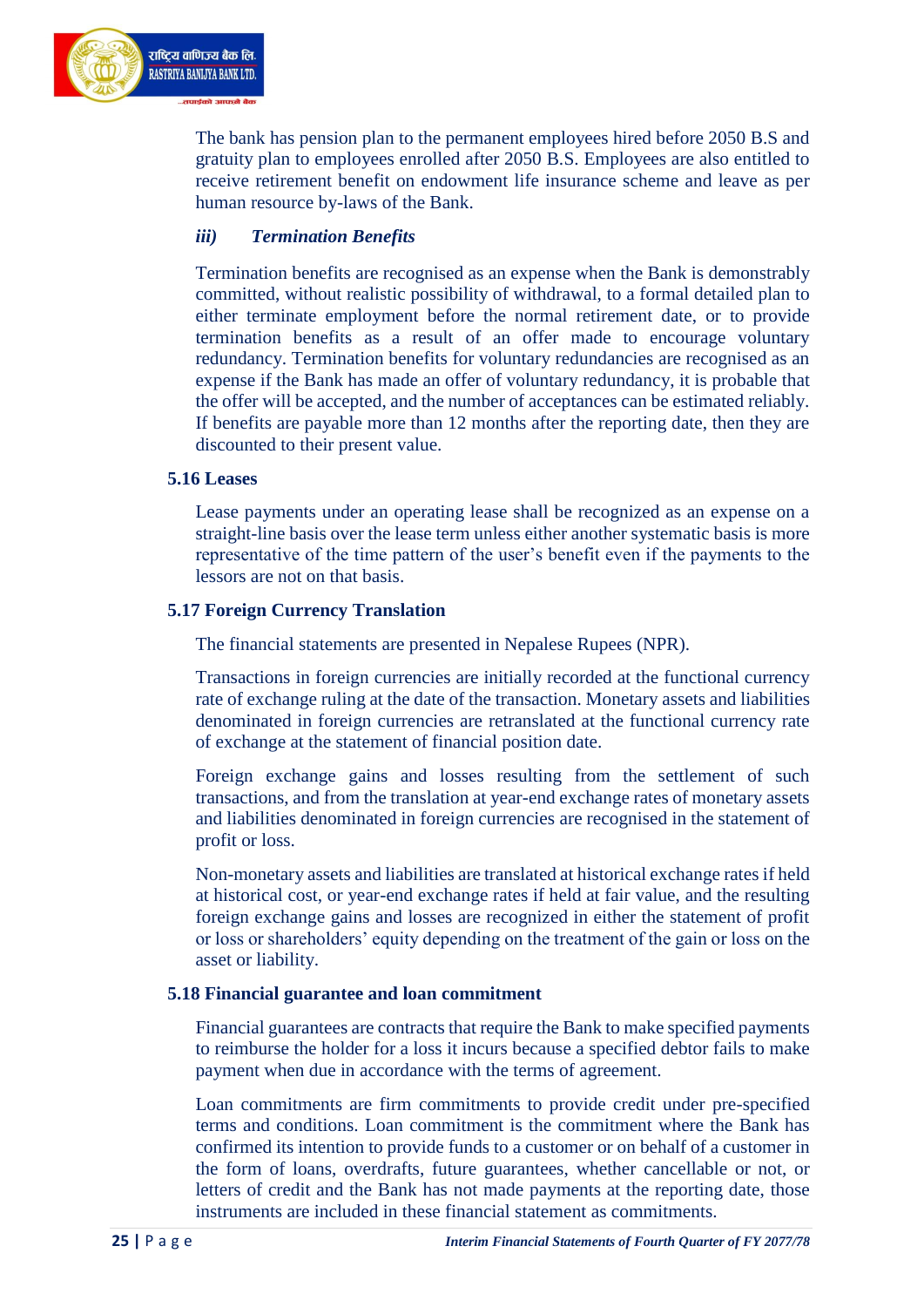

#### **5.19 Share Capital and Reserves**

The Bank classifies capital instruments as financial liabilities or equity instruments in accordance with the substance of the contractual terms of the instruments. Equity is defined as residual interest in total assets of the Bank after deducting all its liabilities. Common shares are classified as equity of the Bank and distributions thereon are presented in statement of changes in equity.

Dividends on ordinary shares and preference shares classified as equity are recognized in equity in the period in which they are declared.

Incremental costs directly attributable to the issue of an equity instrument are deducted from the initial measurement of the equity instruments considering the tax benefits achieved thereon.

The reserves include retained earnings and other statutory reserves such as general reserve, bond redemption reserve, foreign exchange equalization reserve, regulatory reserve etc.

Regulatory reserve includes any amount derived as result of NFRS convergence with effect in retained earning computed as per NRB Directive No. 4.

#### **5.20 Earnings per share including diluted**

The Bank presents basic and diluted earnings per share (EPS) data for its ordinary shares. The basic EPS is calculated by dividing the profit or loss attributable to ordinary shareholders of the Bank by the weighted average number of ordinary shares outstanding during the period. Diluted EPS is determined by adjusting the profit or loss attributable to ordinary shareholders and the weighted average number of ordinary shares outstanding for the effects of all dilutive potential ordinary shares.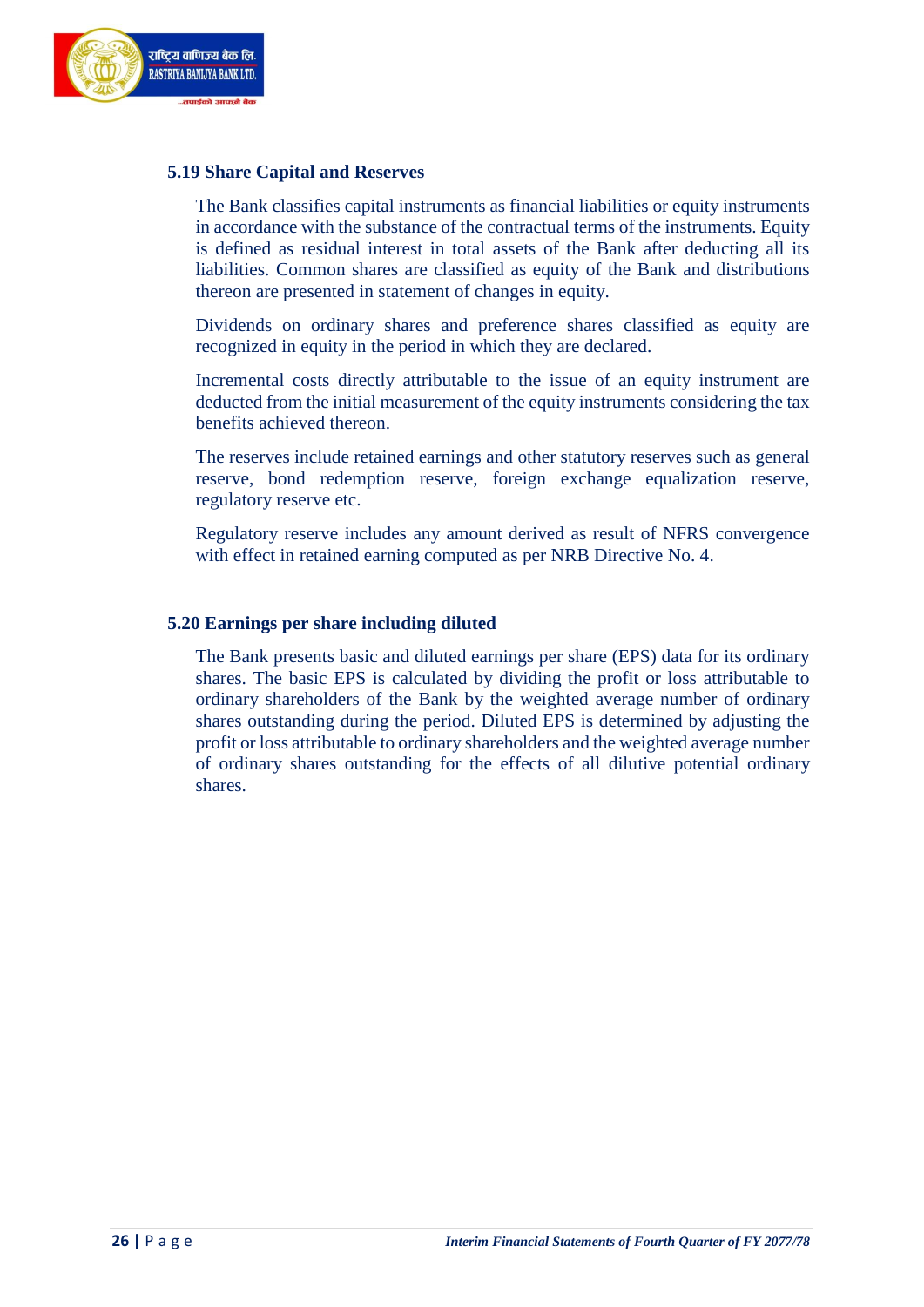

## **6. Segment Reporting**

The Bank's segmental reporting is in accordance with NFRS 8 *Operating Segments*. Operating segments are reported in a manner consistent with the internal reporting provided to the bank's management committee, which is responsible for allocating resources and assessing performance of the operating segments. Bank has no practice of accounting intra segment revenue or expenses. Income and expenses directly associated with each segment are included in determining business segment performance.

### **Information about Reportable Segments:**

|                                 |                   | Province 1           |                     | Province 2           |                     | <b>Bagmati Province</b> | <b>Gandaki Province</b> |                      | <b>Lumbini Province</b> |                                     |
|---------------------------------|-------------------|----------------------|---------------------|----------------------|---------------------|-------------------------|-------------------------|----------------------|-------------------------|-------------------------------------|
| <b>Particulars</b>              |                   | Corresponding        |                     | Corresponding        |                     | Corresponding           |                         | Corresponding        |                         | Corresponding                       |
|                                 |                   | <b>Previous Year</b> |                     | <b>Previous Year</b> |                     | <b>Previous Year</b>    |                         | <b>Previous Year</b> |                         | <b>Previous Year</b>                |
|                                 | Current Year      | <b>Audited</b>       | <b>Current Year</b> | <b>Audited</b>       | <b>Current Year</b> | <b>Audited</b>          | <b>Current Year</b>     | <b>Audited</b>       | <b>Current Year</b>     | <b>Audited</b>                      |
| Revenue from external customers | 2,626,582,307.91  | 2,734,800,687.00     | 2,372,319,948.88    | 2,216,972,168.00     | 7,106,297,838.04    | 10,328,456,656.00       | 1,880,177,746.86        | 1,875,661,409.00     | 2,381,339,935.84        | 2,148,010,451.00                    |
| Intersegment revenues           |                   |                      |                     |                      |                     |                         |                         |                      |                         |                                     |
| Net Revenue                     | 2,626,582,307.91  | 2,734,800,687.00     | 2,372,319,948.88    | (2,216,972,168.00)   | 7,106,297,838.04    | 10,328,456,656.00       | 1,880,177,746.86        | 1,875,661,409.00     | 2,381,339,935.84        | 2,148,010,451.00                    |
| Segment profit/(loss)           |                   |                      |                     |                      |                     |                         |                         |                      |                         |                                     |
| Segment assets                  | 57,439,871,452.37 | 25,335,522,829.00    | 36,852,275,444.65   | 19,063,872,573.00    | 47,143,675,884.00   | 165,867,644,082.00      | 37,380,842,227.12       | 17,299,767,577.00    | 47,456,211,028.90       | 21,775,827,840.00                   |
| Segment liabilities             | 57,011,011,912.86 | 33,282,798,585.00    | 36,465,047,191.05   | 28,269,288,188.00    | 19,080,349,544.95   | 117,304,886,238.00      | 36,926,340,990.56       | 13,375,935,005.00    |                         | 47,020,692,245.18 26,339,025,821.00 |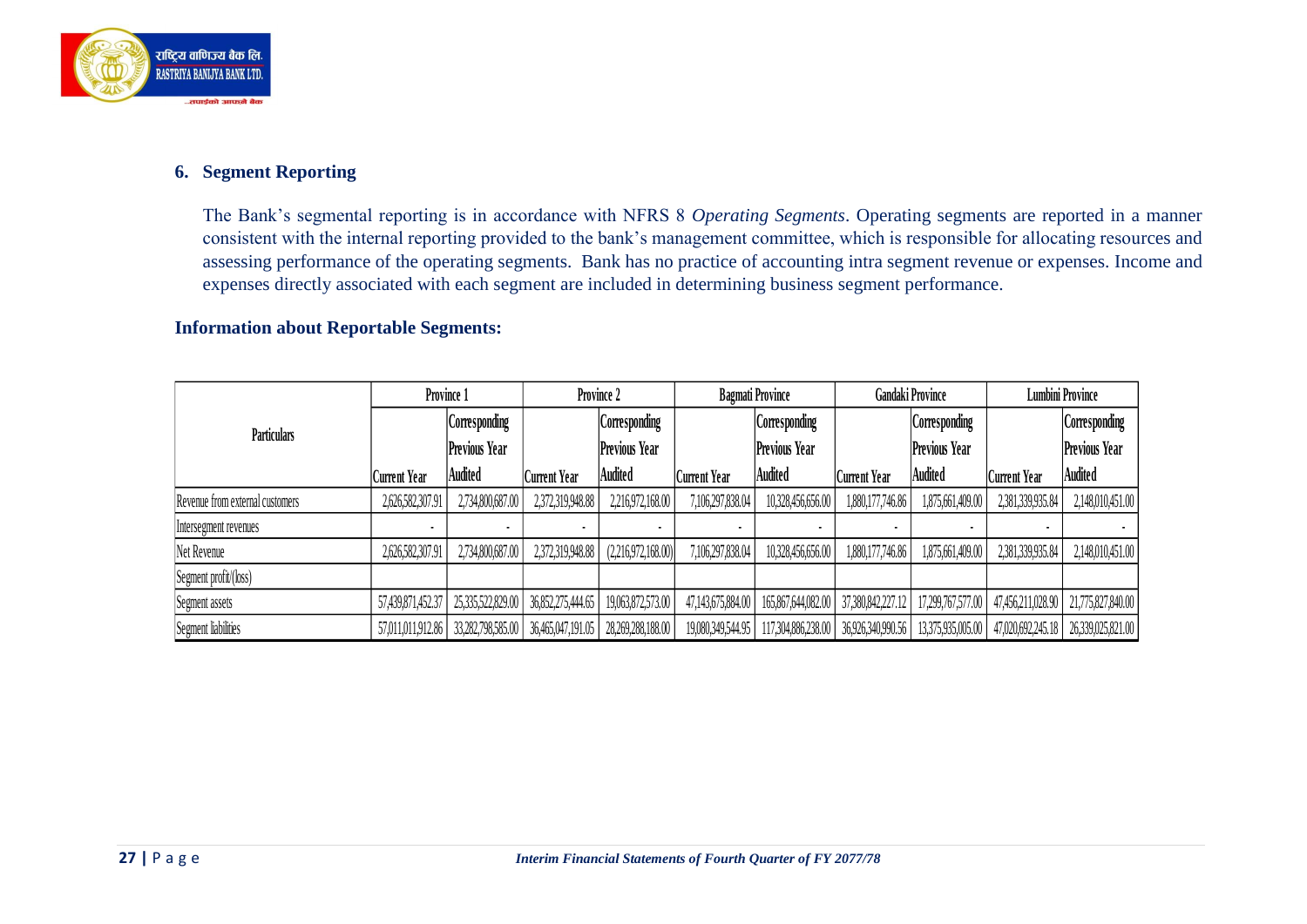

| Corresponding<br>Corresponding<br>Corresponding<br><b>Corresponding</b><br><b>Particulars</b><br><b>Previous Year</b><br><b>Previous Year</b><br><b>Previous Year</b><br><b>Previous Year</b><br><b>Audited</b><br><b>Audited</b><br><b>Audited</b><br><b>Current Year</b><br>Quarter<br><b>Current Year</b><br>1,276,132,181.05<br>876,314,320.00<br>791,285,467.42<br>703,706,206.00<br>18,434,135,426.00<br>Revenue from external customers<br>Intersegment revenues<br>791,285,467.42<br>703,706,206.00<br>1,276,132,181.05<br>876,314,320.00<br>18,434,135,426.00<br>Net Revenue<br>Segment profit/(loss)<br>32,672,175,893.86<br>7,934,459,020.00<br>51,438,417,902.09<br>9,114,030,208.00<br>310,383,469,833.00<br>Segment assets<br>Segment liabilities<br>32,506,391,491.24<br>51, 191, 745, 151. 16<br>8,273,352,959.00<br>16,516,299,386.00<br>280, 201, 578, 527.00 |  | <b>Karnali Province</b> | <b>Sudurpashchim Province</b> | <b>Total</b> |                    |  |
|---------------------------------------------------------------------------------------------------------------------------------------------------------------------------------------------------------------------------------------------------------------------------------------------------------------------------------------------------------------------------------------------------------------------------------------------------------------------------------------------------------------------------------------------------------------------------------------------------------------------------------------------------------------------------------------------------------------------------------------------------------------------------------------------------------------------------------------------------------------------------------|--|-------------------------|-------------------------------|--------------|--------------------|--|
|                                                                                                                                                                                                                                                                                                                                                                                                                                                                                                                                                                                                                                                                                                                                                                                                                                                                                 |  |                         |                               |              |                    |  |
|                                                                                                                                                                                                                                                                                                                                                                                                                                                                                                                                                                                                                                                                                                                                                                                                                                                                                 |  |                         |                               |              |                    |  |
|                                                                                                                                                                                                                                                                                                                                                                                                                                                                                                                                                                                                                                                                                                                                                                                                                                                                                 |  |                         |                               |              |                    |  |
|                                                                                                                                                                                                                                                                                                                                                                                                                                                                                                                                                                                                                                                                                                                                                                                                                                                                                 |  |                         |                               |              | 20,883,921,897.00  |  |
|                                                                                                                                                                                                                                                                                                                                                                                                                                                                                                                                                                                                                                                                                                                                                                                                                                                                                 |  |                         |                               |              |                    |  |
|                                                                                                                                                                                                                                                                                                                                                                                                                                                                                                                                                                                                                                                                                                                                                                                                                                                                                 |  |                         |                               |              | 16,449,977,561.00  |  |
|                                                                                                                                                                                                                                                                                                                                                                                                                                                                                                                                                                                                                                                                                                                                                                                                                                                                                 |  |                         |                               |              |                    |  |
|                                                                                                                                                                                                                                                                                                                                                                                                                                                                                                                                                                                                                                                                                                                                                                                                                                                                                 |  |                         |                               |              | 266,391,124,129.00 |  |
|                                                                                                                                                                                                                                                                                                                                                                                                                                                                                                                                                                                                                                                                                                                                                                                                                                                                                 |  |                         |                               |              | 243,361,586,182.00 |  |
|                                                                                                                                                                                                                                                                                                                                                                                                                                                                                                                                                                                                                                                                                                                                                                                                                                                                                 |  |                         |                               |              |                    |  |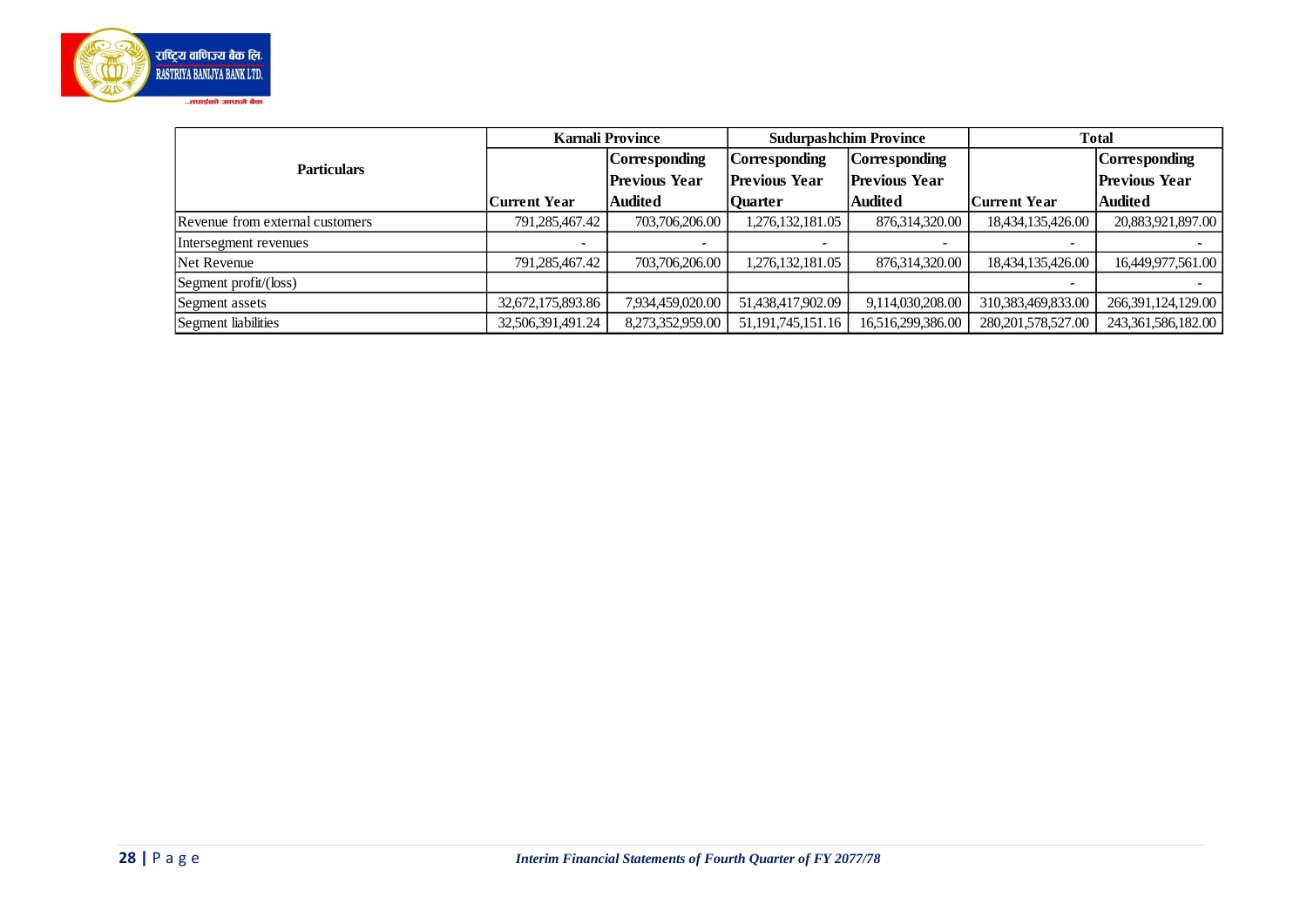

## **7. Related party disclosures**

The Bank identifies the following as the related parties under the requirements of NAS 24.

| <b>Name</b>                                   | <b>Relationship</b> | <b>Remarks</b>     |
|-----------------------------------------------|---------------------|--------------------|
| <b>RBB Merchant Banking Company Limited</b>   | Subsidiary          |                    |
| Everest Foods Limited (w.e.f 1 May 2018)      | Subsidiary          | Defunct<br>company |
| Himal Cement Company (w.e.f 1 May 2018)       | <b>Associates</b>   | Defunct<br>company |
| Rastra Utthan Laghubitta Bittiya Sanstha Ltd. | <b>Associates</b>   |                    |
| Butwal Suti Dhago Udhyog                      | <b>Associates</b>   |                    |
| <b>Nepal Digital Payment Systems</b>          | <b>Associates</b>   |                    |

#### **a. Board Member Allowances and Facilities**

The Chairperson and other members of the Board are paid NPR 4,000 per meeting respectively for Board and Board Level Committees meeting.

In addition to the above meeting allowances, the Board Members have been provided with a monthly allowance of NPR 2,000 for newspapers, NPR 2,500 for telephone and for those directors who are not using transportation facility from the Bank are provided with amount equivalent to 20 liter of fuel.

#### **b. Amount paid to Chief Executive Officer**

The Board of Directors has renewed appointment of Mr. Kiran Kumar Shrestha as Chief Executive Officer of the Bank with effect from 2076/12/29 for the period of 4 years.

#### **c. Compensation Details for Key Management Personnel**

Key Management Personnel includes members of Management Committee of the Bank and includes the following members;

| <b>Name</b>               | <b>Designation</b>                |
|---------------------------|-----------------------------------|
| Kiran Kumar Shrestha      | <b>Chief Executive Officer</b>    |
| Kabi Raj Adhikari         | Deputy Chief Executive Officer    |
| Sarswati Adhikari         | Deputy Executive Officer          |
| Debesh Prasad Lohani      | Deputy Executive Officer          |
| Devendra Raman Khanal     | Deputy Executive Officer          |
| Pawan Regmi               | <b>Chief Manager</b>              |
| <b>Bimal Dangol</b>       | <b>Chief Manager</b>              |
| <b>Vinay Raman Paudel</b> | <b>Chief Manager</b>              |
| <b>Bholanath Poudel</b>   | Senior Manager, Company Secretary |

**29 |** P a g e*Interim Financial Statements of Fourth Quarter of FY 2077/78*